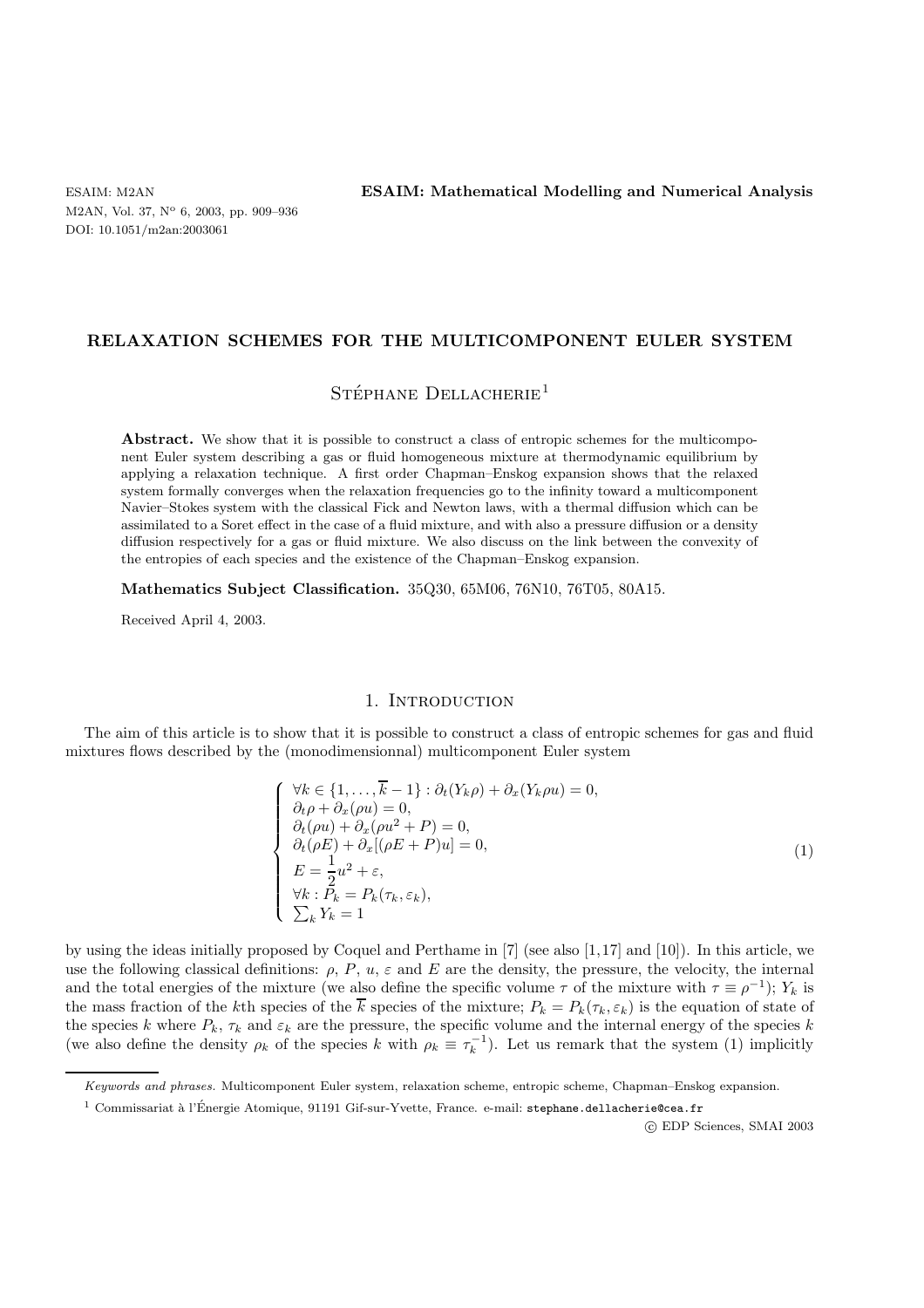supposes that the *isovelocity* closure

$$
\forall (k, k') : u_k = u_{k'} \tag{2}
$$

is verified in the mixture. In the sequel, we will have to define other closure laws for the *mixture pressure* and for the *mixture temperature* to close the system (1). These supplementary closure laws will depend on the type of mixture which will be considered.

In this paper, we study two types of mixture that we name *gas mixture* and *fluid mixture*:

- a *gas mixture* is an *intimate* mixture where all the species occupy the entire volume for any infinitesimal volume;
- a *fluid mixture* is an *immiscible* mixture where all the species occupy different volumes from a mesoscopic point of view. Let us notice that this type of mixture could also be defined as a *separated phase mixture*.

The case of *gas mixtures* is classical in aerodynamics (see [20, 21] and [9]) and in the field of the Boltzmann kinetic theory (see [4]). The case of *(immiscible) fluid mixtures* is also classical especially for the simulation of interfaces problems (*cf.* [2, 3, 16, 18] and the references herein). Nevertheless, the present paper is not dedicated to simulations of interfaces problems where the fluid mixture is numerical and located to material interfaces, but to simulations of physical fluid mixtures at *thermodynamic equilibrium* (as in the case of gas mixtures) and at scales where it is impossible to define any material interface between each fluid. At last, let us remark that a similar approach of what is proposed in that paper is studied in [6] for the homentropic multicomponent Euler system.

The plan of this paper is the following: in Section 2, we define the closure laws to close the Euler system (1) for a gas mixture and a fluid mixture, we recall some important results on the hyperbolicity of (1) and we prove a Gibbs lemma for the mixture entropy; in Section 3, we define the relaxed multicomponent Euler system and the relaxation scheme, and we prove entropic results; in Section 4, we compute a Chapman–Enskog expansion to formally recover a classical multicomponent Navier–Stokes system from the relaxed system; at last, we conclude the paper.

## 2. Some preliminary results

We define in this section the mixture laws for a gas mixture and for a fluid mixture, and we close the multicomponent Euler system by imposing closure laws on the pressure and on the temperature of the mixture. The closure laws are such that the mixture is always at thermodynamic equilibrium. After, we prove that the multicomponent Euler system (1) with the previous closure laws admits a convex entropy and is hyperbolic. At last, we prove a minimization principle – *i.e.* a Gibbs lemma – on the mixture entropy, result which will allow us to prove the entropic results for the numerical schemes in Section 3.

## 2.1. **Mixture and closure laws**

To close the system (1) constituted with  $2\bar{k} + 4$  equations and with  $4\bar{k} + 5$  unknowns, we need  $2\bar{k} + 1$  closure laws. In the case of a gas mixture, we use the following  $\overline{k} + 2$  closure laws:

$$
\begin{cases}\n\varepsilon = \sum_{k} Y_{k} \varepsilon_{k}, & \text{(a)} \\
P = \sum_{k} P_{k}, & \text{(b)} \\
\forall k : Y_{k} \tau_{k} = \tau. & \text{(c)}\n\end{cases}
$$
\n(3)

Let us notice that (3b) is the *Dalton law* which is a natural closure for a gas mixture.

For a fluid mixture, we use the following  $\overline{k} + 2$  closure laws:

$$
\begin{cases}\n\varepsilon = \sum_{k} Y_{k} \varepsilon_{k}, & \text{(a)} \\
\forall (k, k') : P_{k} = P_{k'} \text{ and } P = P_{k}, & \text{(b)} \\
\sum_{k} Y_{k} \tau_{k} = \tau. & \text{(c)}\n\end{cases}
$$
\n(4)

The relation (4b) is the *isobaric* closure which is often used for fluid mixtures.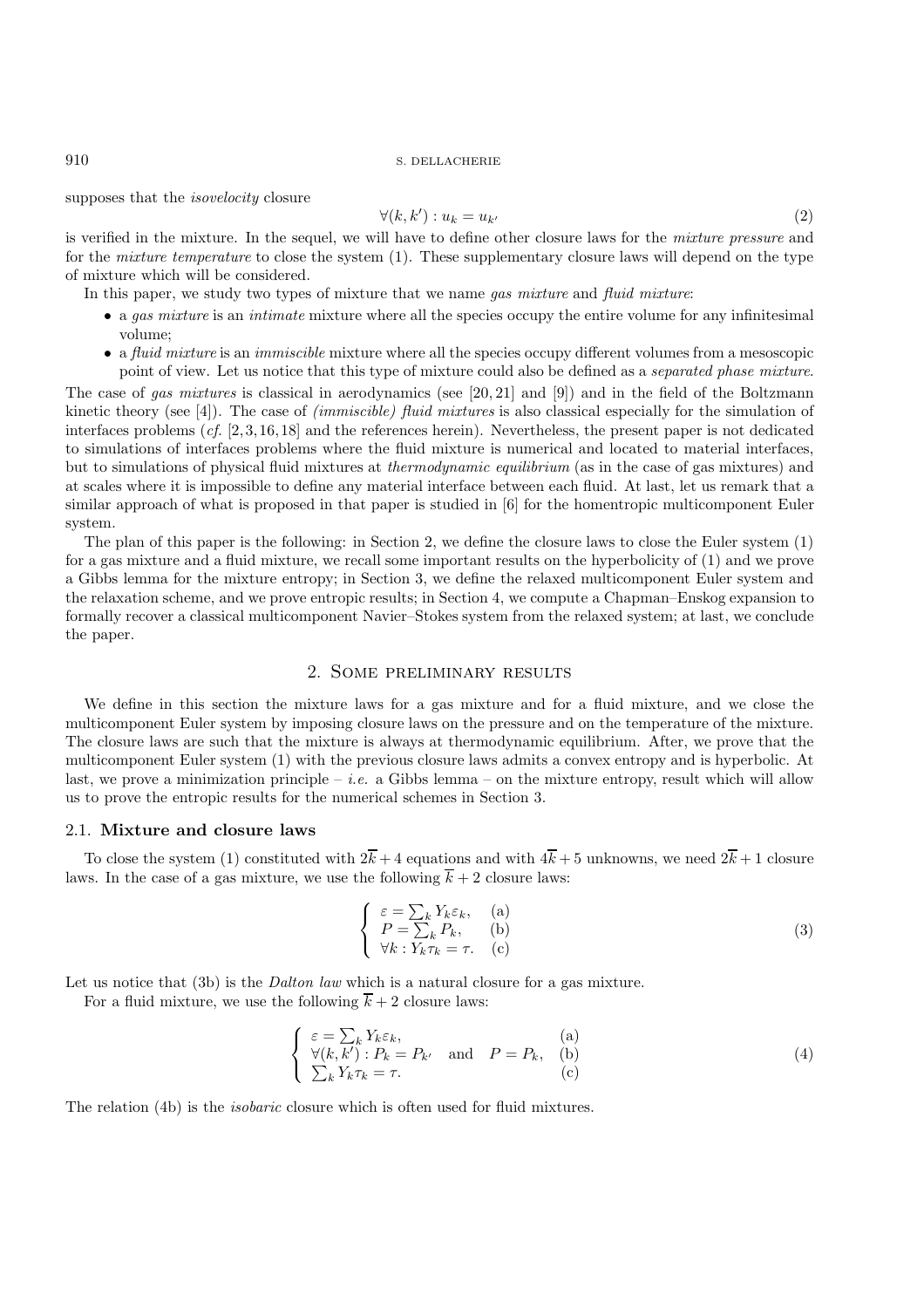The closure relations (3c) and (4c) are *mixture laws* which respectively impose that a gas mixture is an *intimate* mixture and that a fluid mixture is an *immiscible* mixture: in these two cases, we can define the notion of *volumic fraction* with

$$
\alpha_k \equiv \frac{Y_k \rho}{\rho_k} = \frac{Y_k \tau_k}{\tau} \tag{5}
$$

which imposes that

$$
\sum_{k} \alpha_{k} \rho_{k} = \rho \tag{6}
$$

since  $\sum_k Y_k = 1$ . Moreover, the mixture law (3c) imposes that

$$
\forall k: \quad \alpha_k = 1 \quad \text{for a gas mixture} \tag{7}
$$

which is coherent with the intimate character of the mixture; on the other hand, the mixture law (4c) is equivalent to

$$
\sum_{k} \alpha_k = 1 \quad \text{for a fluid mixture} \tag{8}
$$

and we have *a priori*  $\alpha_k \neq \alpha_{k'}$  which is a translation of the *immiscible* character of the mixture.

To obtain the last  $\overline{k}$  − 1 closure laws, we use a thermodynamic hypothesis:

**Hypothesis 2.1.** *Each equation of state*  $P_k(\tau_k, \varepsilon_k)$  *admits a convex entropy*  $s_k(\tau_k, \varepsilon_k)$  *and a thermodynamic temperature*  $T_k$  *such that the second thermodynamic law* 

$$
-T_k \mathrm{d} s_k = \mathrm{d} \varepsilon_k + P_k \mathrm{d} \tau_k \tag{9}
$$

*is verified.*

Then, we are able to define the last  $\overline{k}$  − 1 closure laws by imposing that

$$
\forall (k, k') : T_k = T_{k'} \tag{10}
$$

for gas and fluid mixtures. The closure law (10) corresponds to the *isothermal* closure. Let us notice that it is possible to define other closure laws as in [12, 16]. Nevertheless, only the closure laws  $(3)-(10)$  and  $(4)-(10)$  will allow us to obtain entropic results with the relaxation scheme proposed in this paper.

Having defined the temperatures  $T_k$  with (9), the closure relation (10) allows us to define the mixture temperature T by taking  $T \equiv T_k$ : we will see below that T is also a thermodynamic temperature of the mixture. Moreover, we can now define the equations of state with  $\tau_k \equiv \tau_k(T_k, P_k)$  and  $\varepsilon_k \equiv \varepsilon_k(T_k, P_k)$ . Let us remark that  $(1)$ – $(3)$ – $(10)$  and  $(1)$ – $(4)$ – $(10)$  are equivalent as soon as

$$
\forall k, \quad \exists \zeta_k(T_k) \quad \text{such that} \quad \tau_k(T_k, P_k) = \frac{\zeta_k(T_k)}{P_k} \quad \text{and} \quad \varepsilon_k(T_k, P_k) = \mathcal{E}_k(T_k) \tag{11}
$$

which is the case when all the species  $k$  are ideal gases.

### 2.2. **Mixture entropy and hyperbolicity**

The multicomponent Euler system (1) being now closed, we are able to write the following result:

**Theorem 2.1.** *Under the Hypothesis 2.1, the following properties are verified:*

*i*) *For any*  ${Y_k}_k$ ,  $\tau$  *and*  $\varepsilon$  *in*  $\mathbb{R}^+$ *, the algebraic systems* 

$$
\begin{cases} \forall k : Y_k \tau_k(T, P_k) = \tau, \\ \sum_k Y_k \varepsilon_k(T, P_k) = \varepsilon \end{cases} \quad (gas mixture)
$$
 (12)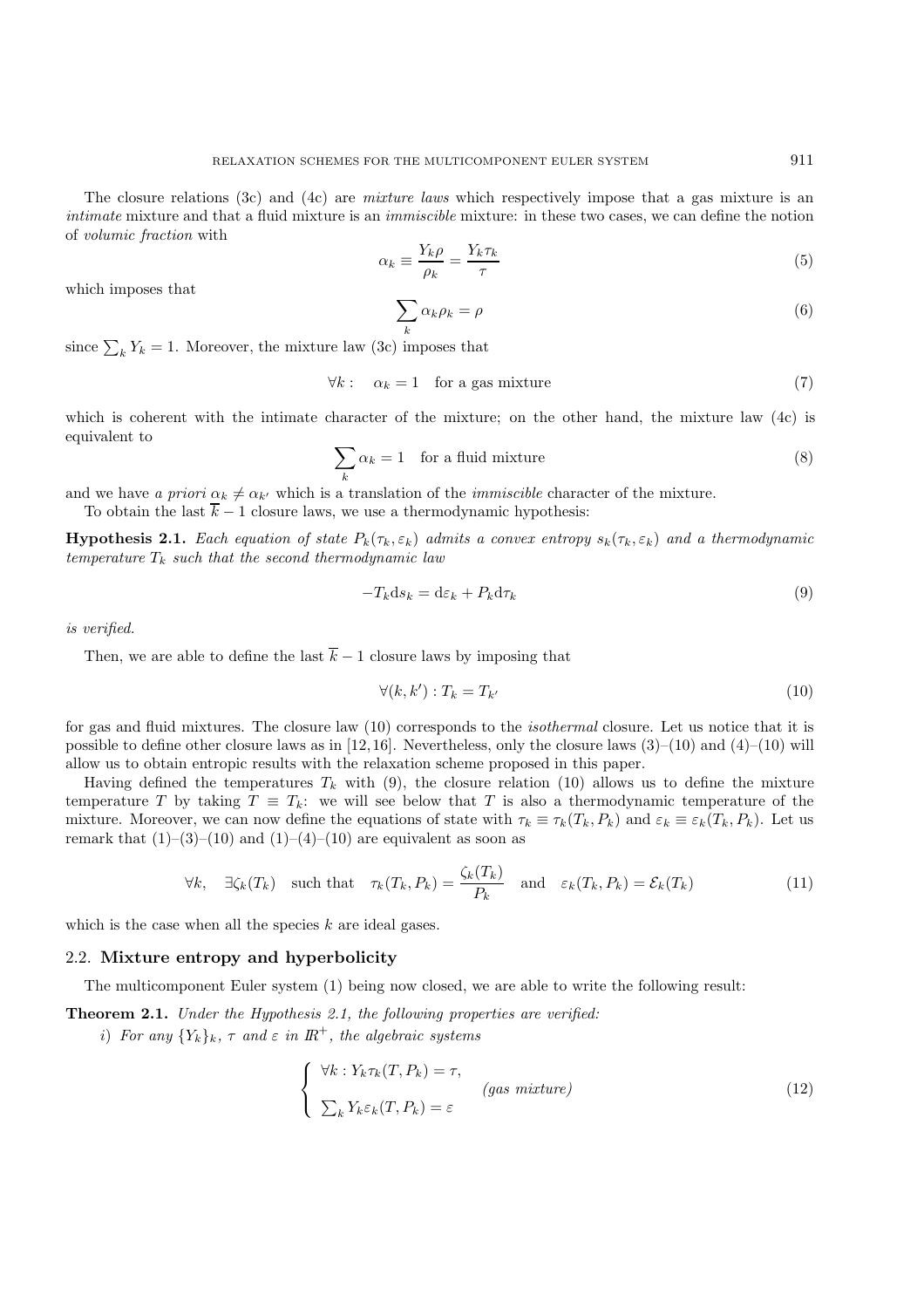*and*

$$
\begin{cases}\n\sum_{k} Y_{k} \tau_{k}(T, P) = \tau, \n\sum_{k} Y_{k} \varepsilon_{k}(T, P) = \varepsilon\n\end{cases}
$$
\n
$$
(13)
$$

*admit an unique solution respectively in*  $\left(R^{+}\right)^{\overline{k}+1}$  *and in*  $\left(R^{+}\right)^{2}$ *.* 

ii) *The multicomponent Euler system (1) is closed with the laws (3)–(10) for a gas mixture and with the laws (4)–(10) for a fluid mixture and is hyperbolic.*

In the case of a fluid mixture, Theorem 2.1 was proven by Lagoutière in  $[16]$ ; then, we have extended its proof to a case of a gas mixture in [12] by using similar techniques. More precisely, the proof of point ii is based on an extension of Godunov–Mock theorem proven by Lagoutière in [16] which links the hyperbolicity of (1) to the existence of a mixture entropy  $s({Y_k}_k,\varepsilon,\tau)$  which is strictly convex with respect to  $\varepsilon$  and  $\tau$  for a fixed  ${Y_k}_k$ . This entropy is defined in the following proposition:

**Proposition 2.1.** *Under the closure laws (3)–(10) or under the closure laws (4)–(10), the mixture entropy*

$$
s \equiv \sum_{k} Y_{k} s_{k} \tag{14}
$$

*verifies the following properties:*

- i) s is a function of  $\tau$  and  $\varepsilon$  (and of course of  $\{Y_k\}_k$ );
- ii)  $s({Y_k}_k, \tau, \varepsilon)$  *is strictly convex when*  ${Y_k}_k$  *is fixed;*
- iii) when  $dY_k = 0$ , the mixture temperature T verifies

$$
-T\mathrm{d}s = \mathrm{d}\varepsilon + P\mathrm{d}\tau.
$$

*Thus,* T *is the mixture thermodynamic temperature.*

The proof is written in [12] for a gas mixture and in [16] for a fluid mixture.

## 2.3. **Gibbs lemma**

At last, we end this section with the important minimization principle which will allow us to prove in Section 3 the entropic properties of the relaxation scheme:

**Proposition 2.2** (Gibbs Lemma). Let us suppose that  $(\{Y_k\}, \tau, u, E)$  is known. Then, the mixture entropy  $s(\lbrace Y_k \rbrace_k, \tau, \varepsilon)$  *given by (14) verifies the minimization principle:* 

i) *for a gas mixture described with the closure laws (3)–(10):*

$$
s\left(\{Y_k\}_k, \tau, \varepsilon\right) = \min_{\left(\tau_k, u_k, \varepsilon_k\right)} \sum_k Y_k s_k\left(\tau_k, \varepsilon_k\right) \tag{15}
$$

*under the constraints*

$$
\begin{cases}\n\forall k: Y_k \tau_k = \tau, & (a) \\
\sum_k Y_k u_k = u, & (b) \\
\sum_k Y_k \left(\varepsilon_k + \frac{1}{2} u_k^2\right) = E & (c)\n\end{cases}
$$
\n(16)

*and this minimum is reached at an unique point which is, as expected, the isothermal-isovelocity equilibrium deduced from system (12);*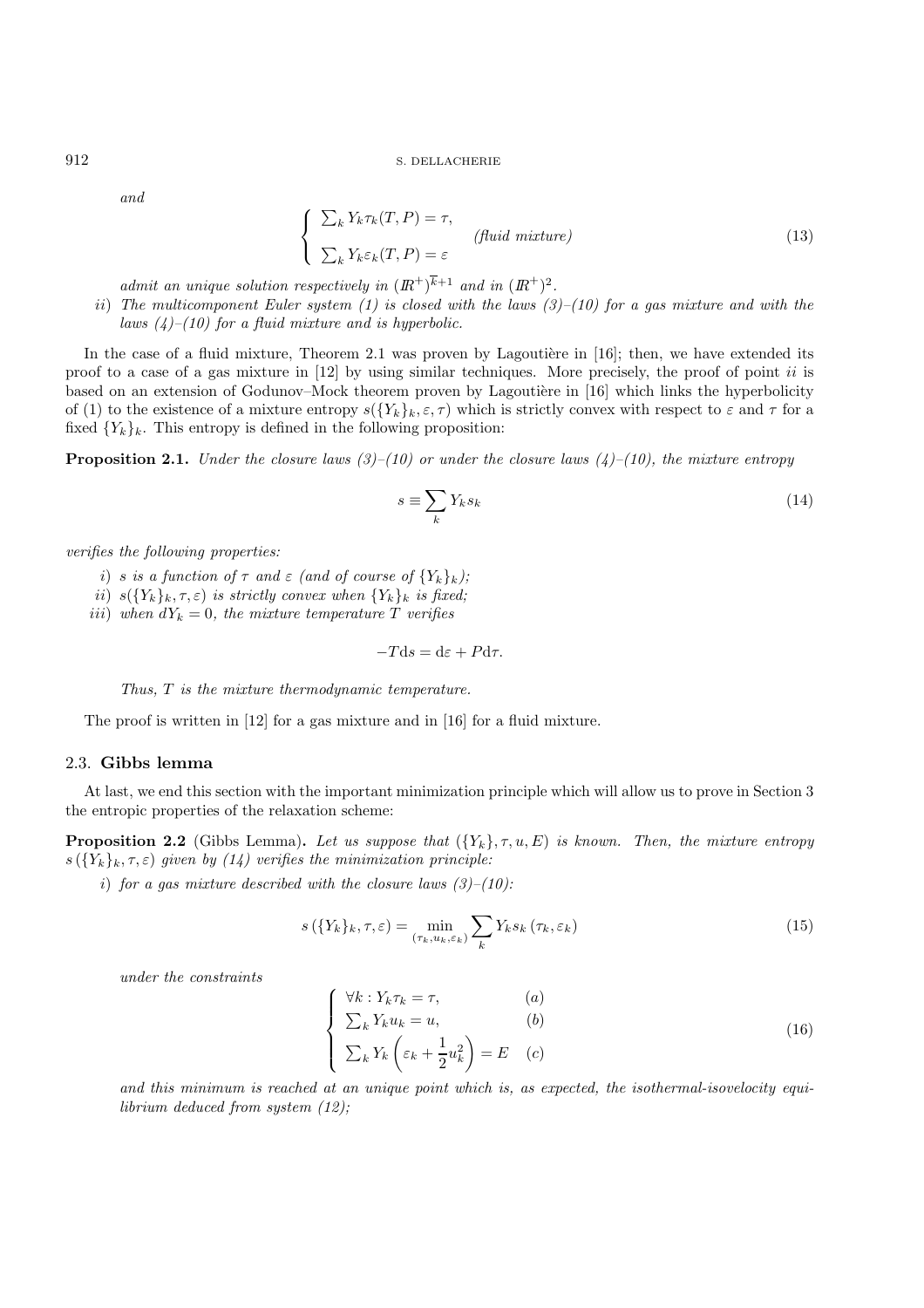#### ii) *for a fluid mixture described with the closure laws (4)–(10):*

$$
s\left(\{Y_k\}_k, \tau, \varepsilon\right) = \min_{\left(\tau_k, u_k, \varepsilon_k\right)} \sum_k Y_k s_k\left(\tau_k, \varepsilon_k\right) \tag{17}
$$

*under the constraints*

$$
\begin{cases}\n\sum_{k} Y_{k} \tau_{k} = \tau, & (a) \\
\sum_{k} Y_{k} u_{k} = u, & (b) \\
\sum_{k} Y_{k} \left( \varepsilon_{k} + \frac{1}{2} u_{k}^{2} \right) = E & (c)\n\end{cases}
$$
\n(18)

*and this minimum is reached at an unique point which is, as expected, the isothermal-isobaric-isovelocity equilibrium deduced from system (13).*

This proposition is similar to the Gibbs lemma which states – in its most classical form – that a Maxwellian distribution  $\mathcal{M}(v)$  minimizes the quantity  $\mathcal{H}(f) \equiv \int f(v) \log f(v) dv$  under the constraint  $\int f(v)(1, v, v^2/2) dv =$ Const., lemma which is very important in the kinetic theory (see [11] and the references herein for example): here, the Maxwellian distribution  $\mathcal{M}(v)$  corresponds to the isothermal-isovelocity equilibrium for the gas mixture and to the isothermal-isobaric-isovelocity equilibrium for the fluid mixture, and the kinetic entropy  $\mathcal{H}(f)$  corresponds to the mixture entropy  $s \equiv \sum_k Y_k s_k$ .

*Proof of Proposition 2.2.* Let us define  $\sigma_k(\tau_k, u_k, E_k) = s_k(\tau_k, E_k - \frac{1}{2}u_k^2)$  and  $\sigma(\{Y_k\}_k, \tau, u, E) = s(\{Y_k\}_k, \tau, E - \frac{1}{2}u_k^2)$  $(\frac{1}{2}u^2)$ , and let us show that  $\sigma({\{Y_k\}_k, \tau, u, E}) = \min_{(\tau_k, u_k, E_k)} \sum_k Y_k \sigma_k(\tau_k, u_k, E_k)$ . Since for all k,  $\sigma_k(\tau_k, u_k, E_k)$  is strictly convex because of the convexity of  $s_k(\tau_k, \varepsilon_k)$  (*cf.* Lem. 1.2, p. 101 in [14]),  $\sum_k Y_k \sigma_k$  is also strictly convex (we recall that  ${Y_k}_k$  is fixed). Then, we minimize a strictly convex function under linear constraints which induces that we just have to prove the existence of a local minimum to obtain the existence of an unique global minimum.

So, let us verify that the isothermal-isovelocity equilibrium – solution of  $(12)$  – is a local minimum for a gas mixture and that the isothermal-isobaric-isovelocity equilibrium – solution of  $(13)$  – is a local minimum for a fluid mixture. We define this equilibrium with  $\mathcal{U}^0 = \{(\tau_k^0, u_k^0, E_k^0)\}_k$  and we recall that it is unique (*cf.* the point *i* of Th. 2.1). The Taylor expansion of  $\sum_{k} Y_k \sigma_k (\tau_k, u_k, E_k)$  around  $\mathcal{U}^0$  gives

$$
\sum_{k} Y_{k} \sigma_{k} \left( \tau_{k}^{0} + \delta \tau_{k}, u_{k}^{0} + \delta u_{k}, E_{k}^{0} + \delta E_{k} \right) = \sum_{k} Y_{k} \sigma_{k} \left( \tau_{k}^{0}, u_{k}^{0}, E_{k}^{0} \right) + \frac{d\sigma}{d\mathcal{U}^{0}} \delta\mathcal{U} + \text{second order term}
$$

where

$$
\frac{\mathrm{d}\sigma}{\mathrm{d}\mathcal{U}^0}\delta\mathcal{U} = \sum_k Y_k \left[ \frac{\partial \sigma_k}{\partial \tau_k} \left( \tau_k^0, u_k^0, E_k^0 \right) \delta \tau_k + \frac{\partial \sigma_k}{\partial u_k} \left( \tau_k^0, u_k^0, E_k^0 \right) \delta u_k + \frac{\partial \sigma_k}{\partial E_k} \left( \tau_k^0, u_k^0, E_k^0 \right) \delta E_k \right].
$$

We know that the second order term is strictly positive because of the positivity of the Hessian matrix of each  $\sigma_k$ . Thus, we just have to show that the first order term  $\frac{d\sigma}{d\mathcal{U}^0} \delta \mathcal{U}$  is non negative to obtain the final result. First of all, let us notice that

$$
\frac{\mathrm{d}\sigma}{\mathrm{d}\mathcal{U}^0} \delta \mathcal{U} = \sum_k \left( -\frac{P_k^0}{T_k^0} Y_k \delta \tau_k \right) + \sum_k \left( \frac{u_k^0}{T_k^0} Y_k \delta u_k \right) + \sum_k \left( -\frac{1}{T_k^0} Y_k \delta E_k \right)
$$

since

$$
\begin{cases}\n\frac{\partial \sigma_k}{\partial \tau_k} (\tau_k^0, u_k^0, E_k^0) = \frac{\partial s_k}{\partial \tau_k} (\tau_k^0, \varepsilon_k^0) = -\frac{P_k^0}{T_k^0}, \\
\frac{\partial \sigma_k}{\partial u_k} (\tau_k^0, u_k^0, E_k^0) = -u_k^0 \frac{\partial s_k}{\partial \varepsilon_k} (\tau_k^0, \varepsilon_k^0) = \frac{u_k^0}{T_k^0}, \\
\frac{\partial \sigma_k}{\partial E_k} (\tau_k^0, u_k^0, E_k^0) = \frac{\partial s_k}{\partial \varepsilon_k} (\tau_k^0, \varepsilon_k^0) = -\frac{1}{T_k^0}.\n\end{cases}
$$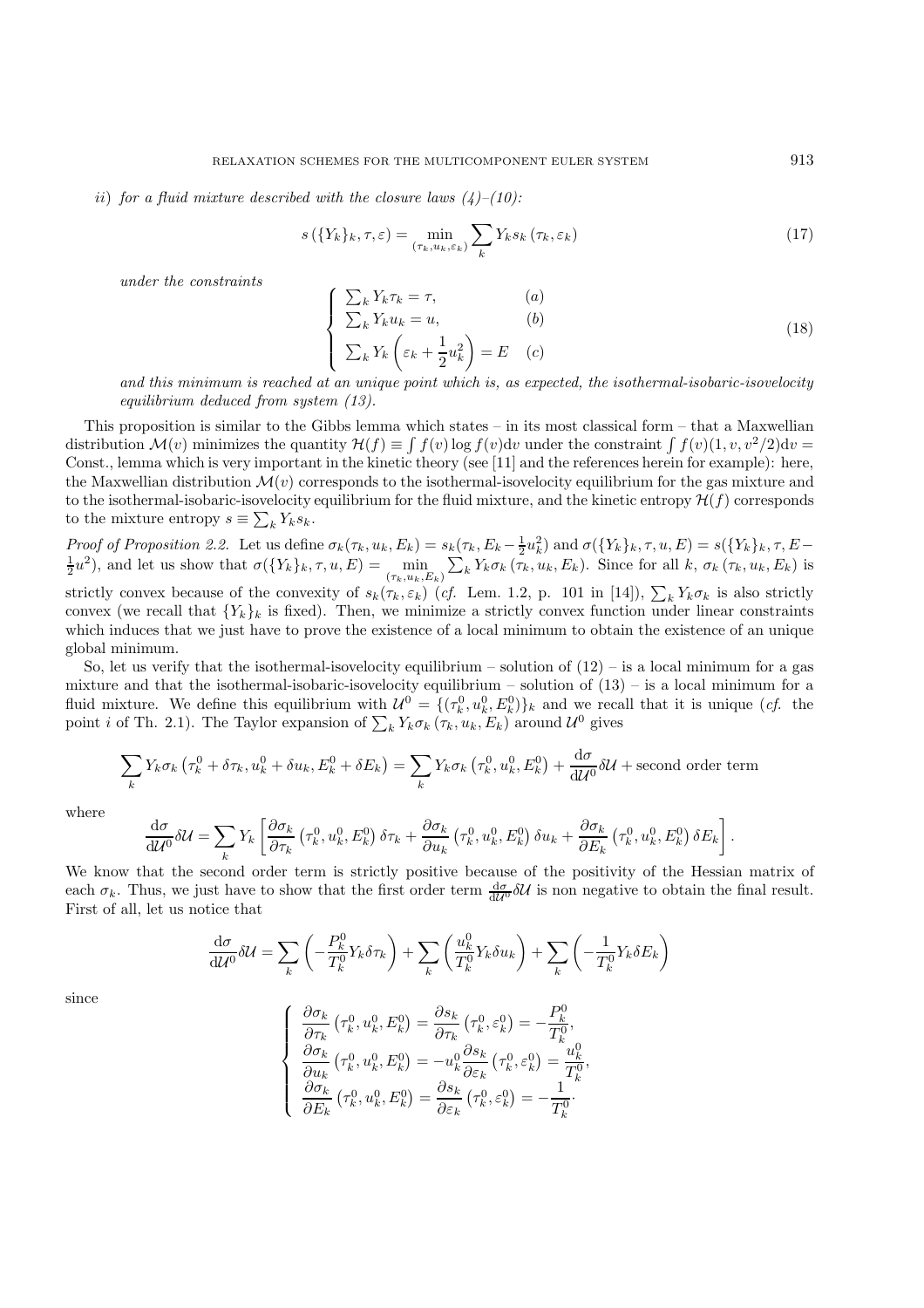Secondly, since the equilibrium  $\mathcal{U}^0$  is an isothermal-isovelocity equilibrium, we have  $T_k^0 \equiv T^0$  and  $u_k^0 \equiv u^0$ ; moreover, the constraints (16b,c) or (18b,c) induce that  $\sum_k Y_k \delta u_k = 0$  and  $\sum_k Y_k \delta E_k = 0$ . So, we obtain that

$$
\frac{\mathrm{d}\sigma}{\mathrm{d}\mathcal{U}^0} \delta \mathcal{U} = -\frac{1}{T^0} \sum_{k} P_k^0 Y_k \delta \tau_k. \tag{19}
$$

In the case of a gas mixture, the constraint (16a) induces that for all k,  $Y_k \delta \tau_k = 0$ ; in the case of a fluid mixture, the isobaric closure law (4b) and the constraint (18a) respectively induces that  $P_k^0 \equiv P^0$  and  $\sum_k Y_k \delta \tau_k = 0$ . Then, in each case, we find that  $\frac{d\sigma}{d\mathcal{U}^0} \delta \mathcal{U} = 0$  which concludes the proof.

## 3. Relaxation scheme and entropic results

The aim of this section is to propose a class of entropic schemes solving the multicomponent Euler system (1) closed with  $(3)$ – $(10)$  for a gas mixture and closed with  $(4)$ – $(10)$  for a fluid mixture. The key point of the construction of these schemes is to "artificially separate" the two species by introducing a *relaxed* multicomponent Euler system and, then, by solving the mono-species Euler system for each species before relaxing the mixture to a thermodynamic equilibrium mixture *i.e.* such that the closure relations  $(2)$ – $(10)$  and the closure relations (3) or (4) are verified. We will see that by using the minimization principles (15, 16) and (17, 18), this procedure will allow us to construct a class of entropic schemes under a CFL criterion and to recover some entropic results on existing numerical schemes.

Let us notice that the relaxed system studied in that paper is similar but not exactly equal to the one proposed in [2].

To simplify the notations, we write the results for a mixture of two species (*i.e.* for a binary mixture) and the discretization of the equations is written for a Cartesian mono-dimensional geometry.

#### 3.1. **The relaxed system**

Let us write the relaxed system

$$
\begin{cases}\n\partial_t(\alpha_1 \rho_1) + \partial_x(\alpha_1 \rho_1 u_1) = 0, & \text{(a)} \\
\partial_t(\alpha_1 \rho_1 u_1) + \partial_x(\alpha_1 \rho_1 u_1^2 + \alpha_1 P_1) = \frac{1}{\lambda_u} (u_2 - u_1) + \kappa P_{\text{int}} \partial_x \alpha_1, & \text{(b)} \\
\partial_t(\alpha_1 \rho_1 E_1) + \partial_x [(\alpha_1 \rho_1 E_1 + \alpha_1 P_1) u_1] = \frac{1}{\lambda_T} (T_2 - T_1) + \frac{U_{\text{inter}}}{\lambda_u} (u_2 - u_1) \\
+ \kappa \left[ P_{\text{int}} U_{\text{int}} \partial_x \alpha_1 + \frac{P_{\text{inter}}}{\lambda_P} (P_2 - P_1) \right], & \text{(c)}\n\end{cases}
$$

$$
\partial_t(\alpha_1 \rho_1 u_1) + \partial_x(\alpha_1 \rho_1 u_1^2 + \alpha_1 P_1) = \frac{1}{\lambda_u} (u_2 - u_1) + \kappa P_{\text{int}} \partial_x \alpha_1,
$$
 (b)

$$
\partial_t(\alpha_1 \rho_1 E_1) + \partial_x[(\alpha_1 \rho_1 E_1 + \alpha_1 P_1)u_1] = \frac{1}{\lambda_T} (T_2 - T_1) + \frac{U_{\text{inter}}}{\lambda_u} (u_2 - u_1)
$$

$$
+ \kappa \left[ P_{\text{int}} U_{\text{int}} \partial_x \alpha_1 + \frac{P_{\text{inter}}}{\lambda_P} (P_2 - P_1) \right], \quad (c)
$$
\n(20)

$$
\partial_t(\alpha_2\rho_2) + \partial_x(\alpha_2\rho_2 u_2) = 0,\tag{20}
$$

$$
\partial_t(\alpha_2 \rho_2 u_2) + \partial_x(\alpha_2 \rho_2 u_2^2 + \alpha_2 P_2) = \frac{1}{\lambda_u} (u_1 - u_2) + \kappa P_{\text{int}} \partial_x \alpha_2, \tag{b'}
$$

$$
\partial_t(\alpha_2 \rho_2 E_2) + \partial_x[(\alpha_2 \rho_2 E_2 + \alpha_2 P_2)u_2] = \frac{1}{\lambda_T} (T_1 - T_2) + \frac{U_{\text{inter}}}{\lambda_u} (u_1 - u_2)
$$

$$
+ \kappa \left[ P_{\text{int}} U_{\text{int}} \partial_x \alpha_2 + \frac{P_{\text{inter}}}{\lambda_P} (P_1 - P_2) \right] \quad (c')
$$

where the temperature  $T_k$  is the thermodynamic temperature associated to the equation of state  $P_k(\tau_k, \varepsilon_k)$  of the kth species through the Hypothesis 2.1. We recall that  $\alpha_k$  is the volumic fraction of the species k and verifies (7) and (8) respectively for a gas and fluid mixture. The constant  $\kappa$  is such that  $\kappa = 0$  for a gas mixture and  $\kappa = 1$  for a fluid mixture: see below.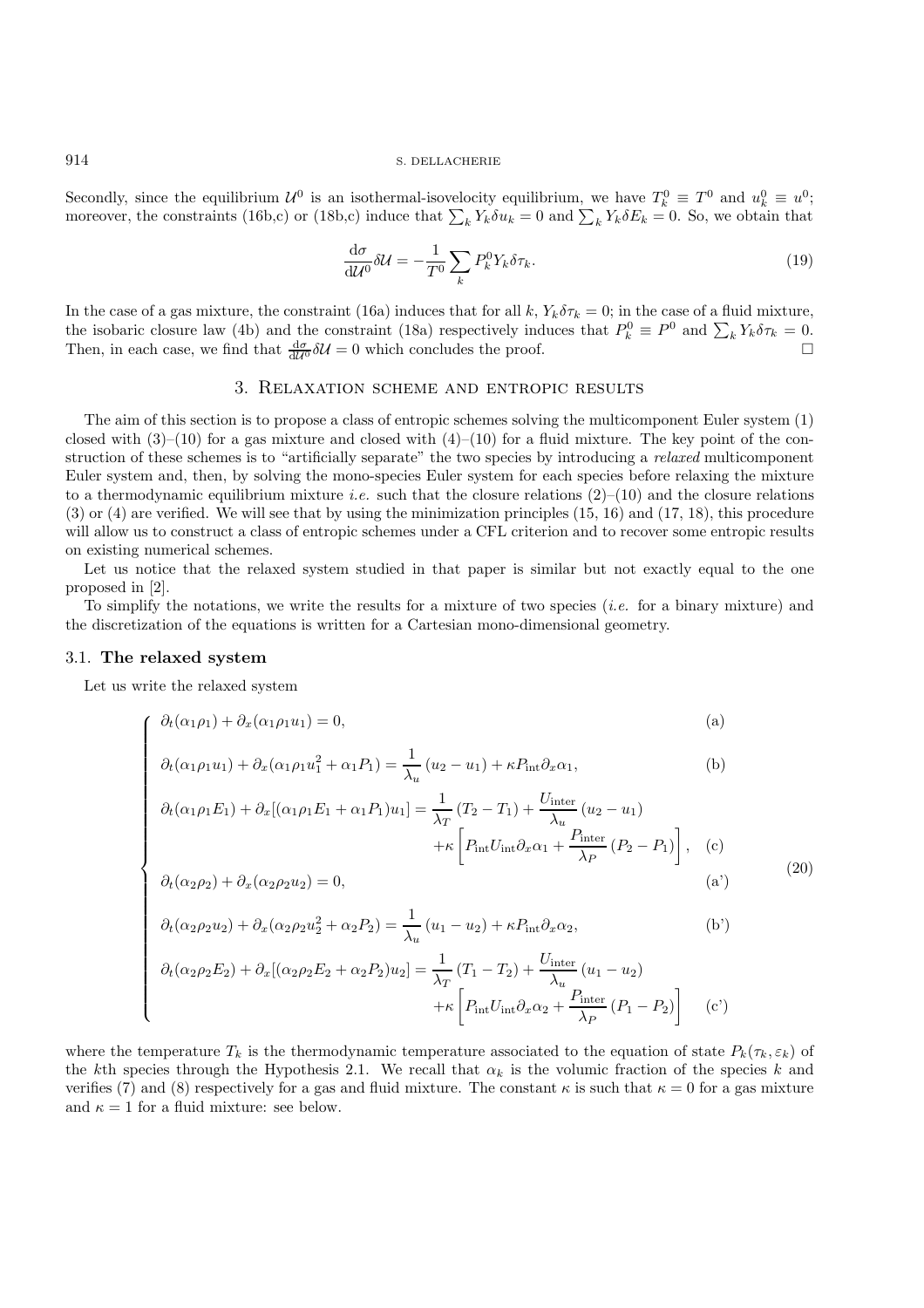This system models a gas or fluid mixture which is not at thermodynamic equilibrium which is the case when  $P_1 \neq P_2$  for a fluid mixture and when  $u_1 \neq u_2$ ,  $T_1 \neq T_2$  for a gas or fluid mixture. To force the mixture to go to the thermodynamic equilibrium, we introduce in the system (20) *relaxation terms* which are functions of  $u_2 - u_1$ ,  $T_2 - T_1$  and, in the case of a fluid mixture, are functions of  $P_2 - P_1$ . The coefficients  $\lambda_u$ ,  $\lambda_T$  and  $\lambda_P$ are strictly positive modelling parameters.

We call the quantities Uinter and Pinter respectively *interfacial velocity* and *interfacial pressure* in the case of a fluid mixture – as in  $[2]$  – and, in that paper, also for a gas mixture although the notion of interface between species disappears in a gas mixture: these quantities will be defined below (*cf.* (27) and (28)).

The parameter  $\kappa$  is a constant belonging to  $\{0, 1\}$  which turns off or turns on the pressure relaxation according to the kind of mixture. Indeed, to take into account the Dalton law (3b) for a gas mixture and the isobaric closure law (4b) for a fluid mixture, we close the system (20) with:

• For a gas mixture: in that case, the thermodynamic equilibrium does not impose that  $P_1$  is equal to  $P_2$ . Thus, we turn off the pressure relaxation by taking

$$
\kappa = 0.\tag{21}
$$

We easily verify that the system (20) is closed when each  $\alpha_k$  is given by

$$
\begin{cases}\n\alpha_1 = 1, \\
\alpha_2 = 1\n\end{cases}
$$
\n(22)

which is the case for a gas mixture  $(cf. (7))$ .

• *For a fluid mixture*: the closure relation (4b) means that the system (20) has to include pressure relaxation phenomena to obtain a good thermodynamic equilibrium. Thus, we impose that

$$
\kappa = 1 \tag{23}
$$

and we close the system (20) with

$$
\begin{cases}\n\alpha_1 + \alpha_2 = 1 & (cf. (8)), \\
\partial_t \alpha_1 + U_{\text{inter}} \partial_x \alpha_1 = \frac{1}{\lambda_P} (P_1 - P_2). \\
\end{cases}
$$
\n(24)

The equation (24b) will allow to obtain an H-theorem (*cf.* Lem. 3.1) and will allow to perform a Chapman–Enskog expansion in Section 4 (see also Sect. A.3).

It is important to underline that, for a fluid mixture, the *non conservative terms*  $P_{\text{int}}\partial_x\alpha_k$  and  $P_{\text{int}}U_{\text{int}}\partial_x\alpha_k$ in (20) are not necessary to obtain a system which conserves the momentum and the total energy of the fluid mixture. From a physical point of view, they are supposed to model at a macroscopic level the mesoscopic phenomena at the physical interface between the immiscible fluids.

What we can precisely say in this paper is that they are *necessary* to obtain a Navier–Stokes system with a Chapman–Enskog expansion applied to the relaxed Euler system (20): see Section 4 and Section A.3 in Appendix A.

Let us notice that the system (20) is very similar to the one proposed by Abgrall and Saurel in [2] for a fluid mixture. The difference is that we take into account temperature relaxation phenomena contrary to what is done in [2]: this will allow us to do a Chapman–Enskog expansion in Section 4 which would be certainly more complicated without any temperature relaxation phenomena.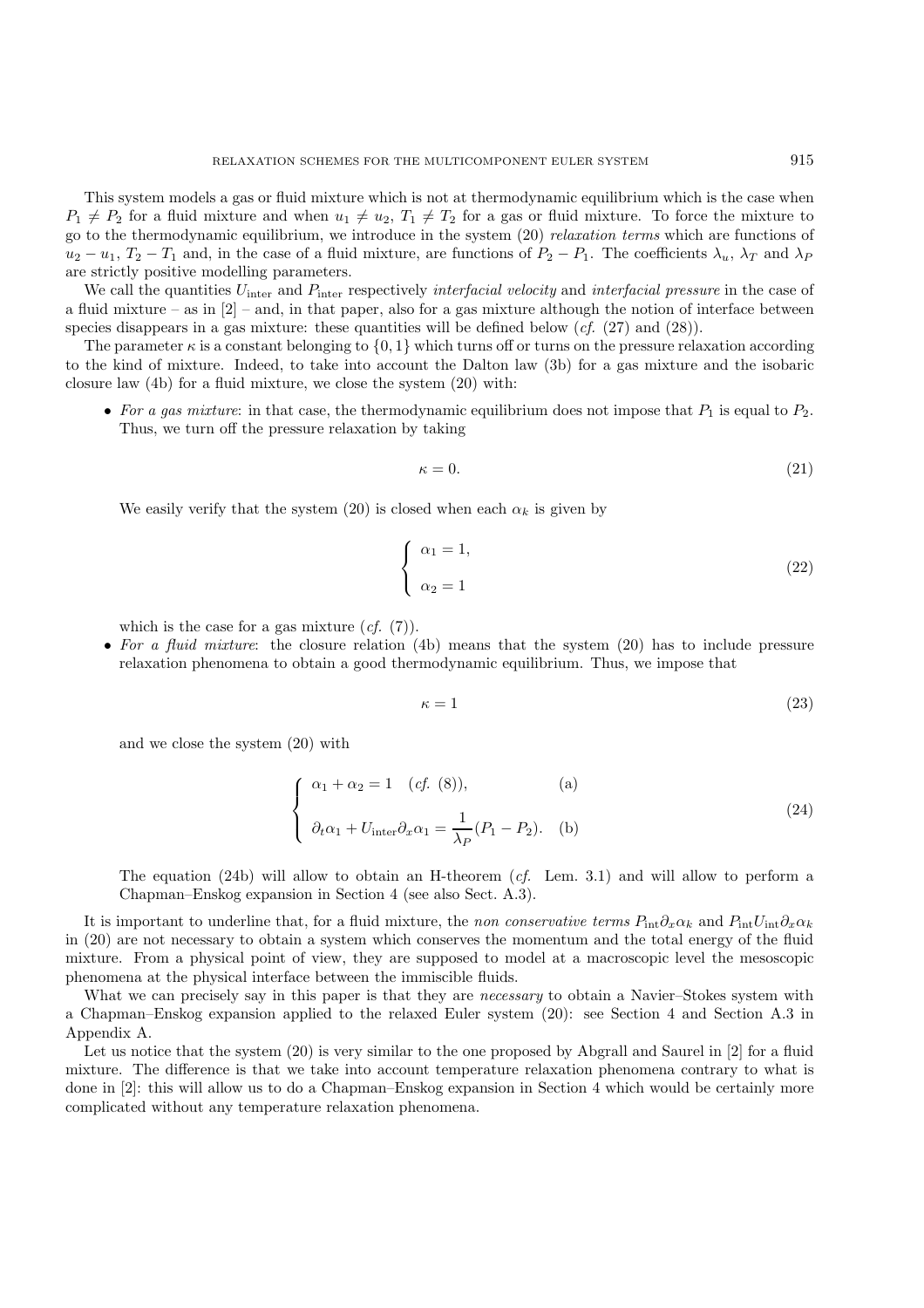Let us remark that the system  $(20)$  closed with  $(21, 22)$  or with  $(23, 24)$  can be rewritten with

$$
\partial_t \rho_1 + \partial_x (\rho_1 u_1) = \kappa \left[ \frac{\rho_1}{\alpha_1 \lambda_P} (P_2 - P_1) + \rho_1 (U_{\text{inter}} - u_1) \frac{\partial_x \alpha_1}{\alpha_1} \right],
$$
\n
$$
\partial_t (\rho_1 u_1) + \partial_x (\rho_1 u_1^2 + P_1) = \frac{1}{\lambda_P} (u_2 - u_1)
$$
\n(a)

$$
u_1 u_1 + \partial_x (\rho_1 u_1^2 + P_1) = \frac{1}{\alpha_1 \lambda_u} (u_2 - u_1) + \kappa \left\{ \frac{\rho_1}{\alpha_1 \lambda_P} u_1 (P_2 - P_1) + [\rho_1 u_1 (U_{\text{inter}} - u_1) + (P_{\text{int}} - P_1)] \frac{\partial_x \alpha_1}{\alpha_1} \right\}, \quad (b)
$$

$$
\partial_t (\rho_1 E_1) + \partial_x [(\rho_1 E_1 + P_1) u_1] = \frac{1}{\alpha_1 \lambda_T} (T_2 - T_1) + \frac{1}{\alpha_1 \lambda_u} U_{\text{inter}} (u_2 - u_1) \n+ \kappa \left\{ \frac{1}{\alpha_1 \lambda_P} (\rho_1 E_1 + P_{\text{inter}}) (P_2 - P_1) \n+ [(\rho_1 E_1 + P_1)(U_{\text{int}} - u_1) + U_{\text{int}} (P_{\text{int}} - P_1)] \frac{\partial_x \alpha_1}{\alpha_1} \right\},
$$
\n(c)

$$
\partial_t \rho_2 + \partial_x (\rho_2 u_2) = \kappa \left[ \frac{\rho_2}{\alpha_2 \lambda_P} (P_1 - P_2) + \rho_2 (U_{\text{inter}} - u_2) \frac{\partial_x \alpha_2}{\alpha_2} \right], \tag{a'}
$$

$$
\partial_{t} (\rho_{2} u_{2}) + \partial_{x} (\rho_{2} u_{2}^{2} + P_{2}) = \frac{1}{\alpha_{2} \lambda_{u}} (u_{1} - u_{2}) \n+ \kappa \left\{ \frac{\rho_{2}}{\alpha_{2} \lambda_{P}} u_{2} (P_{1} - P_{2}) + [\rho_{2} u_{2} (U_{\text{inter}} - u_{2}) + (P_{\text{int}} - P_{2})] \frac{\partial_{x} \alpha_{2}}{\alpha_{2}} \right\}, \quad (b') \n\partial_{t} (\rho_{2} E_{2}) + \partial_{x} [(\rho_{2} E_{2} + P_{2}) u_{2}] = \frac{1}{\alpha_{2} \lambda_{T}} (T_{1} - T_{2}) + \frac{1}{\alpha_{2} \lambda_{u}} U_{\text{inter}} (u_{1} - u_{2}) \n+ \kappa \left\{ \frac{1}{\alpha_{2} \lambda_{P}} (\rho_{2} E_{2} + P_{\text{inter}}) (P_{1} - P_{2}) \n+ [(\rho_{2} E_{2} + P_{2}) (U_{\text{int}} - u_{2}) + U_{\text{int}} (P_{\text{int}} - P_{2})] \frac{\partial_{x} \alpha_{2}}{\alpha_{2}} \right\}
$$
\n
$$
(c')
$$
\n(25)

which is more complicated when  $\kappa = 1$  but does not rise  $\alpha_k$  in the left hand sides of system. Of course, for a gas mixture (*i.e.* when  $\alpha_k = 1$  and  $\kappa = 0$ ), the system (25) is exactly the same than the system (20). The system (25) is important because this will be under that form that we will deduce the relaxation scheme for a fluid mixture.

We can notice that the non conservative complicated terms proportional to  $\partial_x \alpha_k/\alpha_k$  in the right hand sides of (25), firstly, are due to the non conservative terms  $P_{\text{int}}\partial_x\alpha_k$  and  $P_{\text{int}}U_{\text{int}}\partial_x\alpha_k$  in (20) and, secondly, allow to conserve the mass of each fluid and the momentum and total energy of the fluid mixture.

The following result shows that the relaxed system (20) is *formally* coherent with the multicomponent Euler system (1) under conditions on  $U_{\text{inter}}$  and  $P_{\text{inter}}$ :

**Property 3.1.** *Let us define*

$$
\begin{cases}\n\rho \equiv \alpha_1 \rho_1 + \alpha_2 \rho_2, \\
Y_1 \equiv \alpha_1 \rho_1 / \rho, \\
Y_2 \equiv 1 - Y_1, \\
u \equiv Y_1 u_1 + Y_2 u_2, \\
E \equiv Y_1 E_1 + Y_2 E_2.\n\end{cases}
$$
\n(26)

 $\sqrt{ }$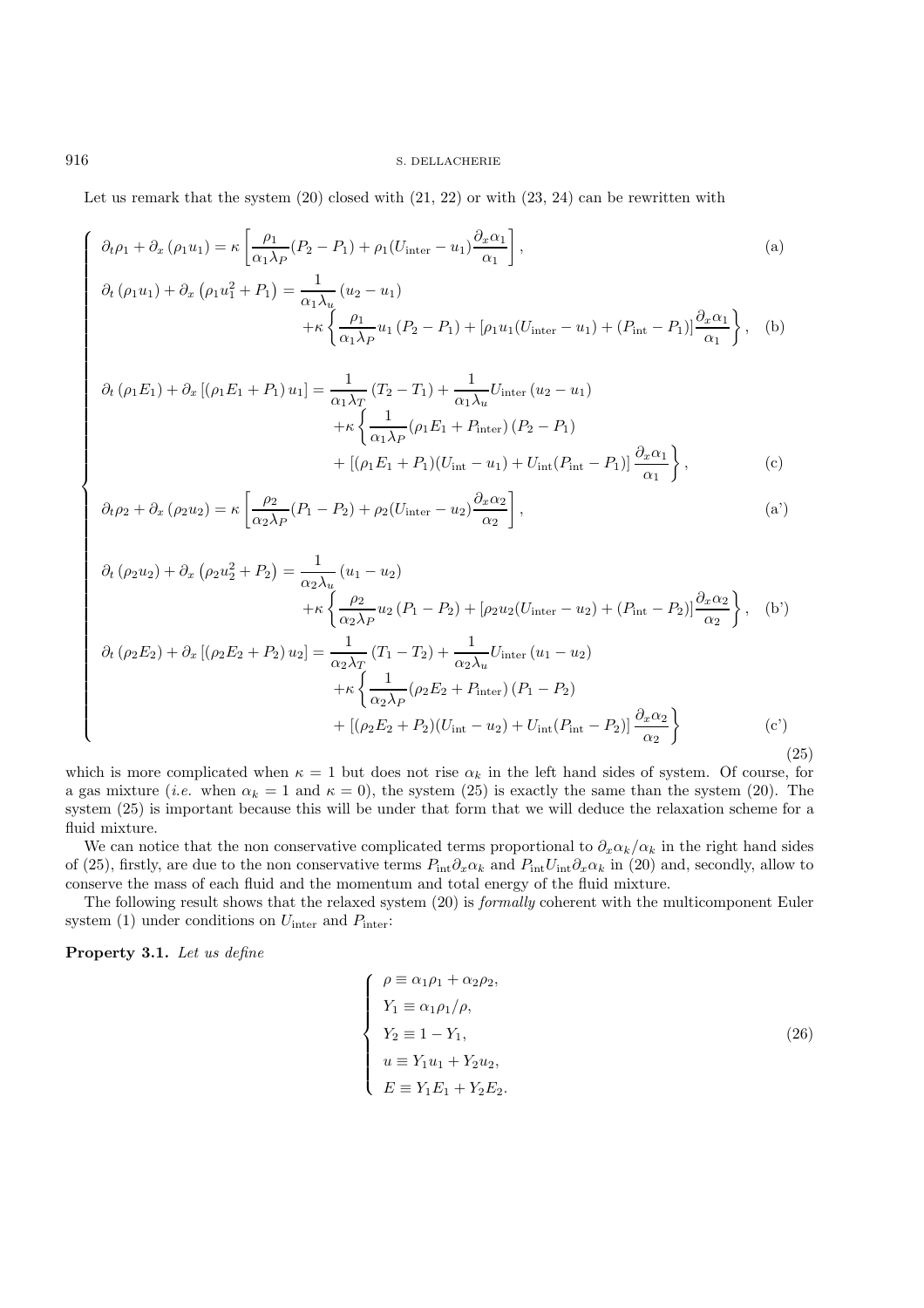*Then, under the Hypothesis 2.1, we have:*

i) For a gas mixture: when  $\lambda_u$  and  $\lambda_T$  go to zero, the relaxed system (20) closed with (21, 22) is equivalent *to the multicomponent Euler system (1) closed with (3)–(10) as soon as*

$$
U_{\text{inter}} \in \left[ \min\left(u_1, u_2\right), \max\left(u_1, u_2\right) \right].\tag{27}
$$

ii) For a fluid mixture: when  $\lambda_u$ ,  $\lambda_T$  and  $\lambda_P$  go to zero, the relaxed system (20) closed with (23, 24) is *equivalent to the multicomponent Euler system (1) closed with (4)–(10) as soon as*

$$
\begin{cases} U_{\text{inter}} \in [\min(u_1, u_2), \max(u_1, u_2)], \\ P_{\text{inter}} \in [\min(P_1, P_2), \max(P_1, P_2)]. \end{cases}
$$
\n(28)

In Section 4, we will precise this property by recovering a Navier–Stokes system with a Chapman–Enskog expansion applied to relaxed system (20).

To prove this *formal* property, we firstly prove that the equilibrium solution of spatially homogeneous relaxed system

$$
\begin{cases}\n\partial_t \alpha_1 = \frac{\kappa}{\lambda_P} (P_1 - P_2), \\
\partial_t (\alpha_1 \rho_1) = 0, \\
\partial_t (\alpha_1 \rho_1 u_1) = \frac{1}{\lambda_u} (u_2 - u_1), \\
\partial_t (\alpha_1 \rho_1 E_1) = \frac{1}{\lambda_T} (T_2 - T_1) + \frac{U_{\text{inter}}}{\lambda_u} (u_2 - u_1) \\
+ \kappa \frac{P_{\text{inter}}}{\lambda_P} (P_2 - P_1), \\
\partial_t (\alpha_2 \rho_2) = 0, \\
\partial_t (\alpha_2 \rho_2 u_2) = \frac{1}{\lambda_u} (u_1 - u_2), \\
\partial_t (\alpha_2 \rho_2 E_2) = \frac{1}{\lambda_T} (T_1 - T_2) + \frac{U_{\text{inter}}}{\lambda_u} (u_1 - u_2) \\
+ \kappa \frac{P_{\text{inter}}}{\lambda_P} (P_1 - P_2)\n\end{cases}
$$
\n(29)

closed with  $(21, 22)$  or with  $(23, 24a)$  when t goes to the infinity is respectively an isothermal-isovelocity equilibrium for a gas mixture or an isothermal-isobaric-isovelocity equilibrium for a fluid mixture:

**Lemma 3.1.** *(H-theorem)* The quantities  $Y_k$ ,  $\rho$ , u and E defined by (26) and  $\varepsilon \equiv E - u^2/2$  are constants of *dynamical system (29).* Moreover, under the Hypothesis 2.1, the mixture entropy  $s \equiv \sum_{k} Y_k s_k$  decreases and *we have:*

i) *For a gas mixture: when* t *goes to the infinity, the solution of (29) converges to the isothermal equilibrium given by the unique solution of algebraic system (12) as soon as* Uinter *verifies (27).*

ii) *For a fluid mixture: when* t *goes to the infinity, the solution of (29) converges to the isothermalisobaric equilibrium given by the unique solution of algebraic system (13) as soon as*  $U_{\text{inter}}$  and  $P_{\text{inter}}$ *verify (28).*

*And, in these two cases, the velocities* u<sup>k</sup> *converge to the velocity* u*. Moreover, the final equilibrium minimizes the mixture entropy.*

Let us notice that this lemma is the translation for the relaxed multicomponent Euler system (20) of the well known H-theorem of Boltzmann (1872) traditionally applied to kinetic equations (see [11] and the references herein for example).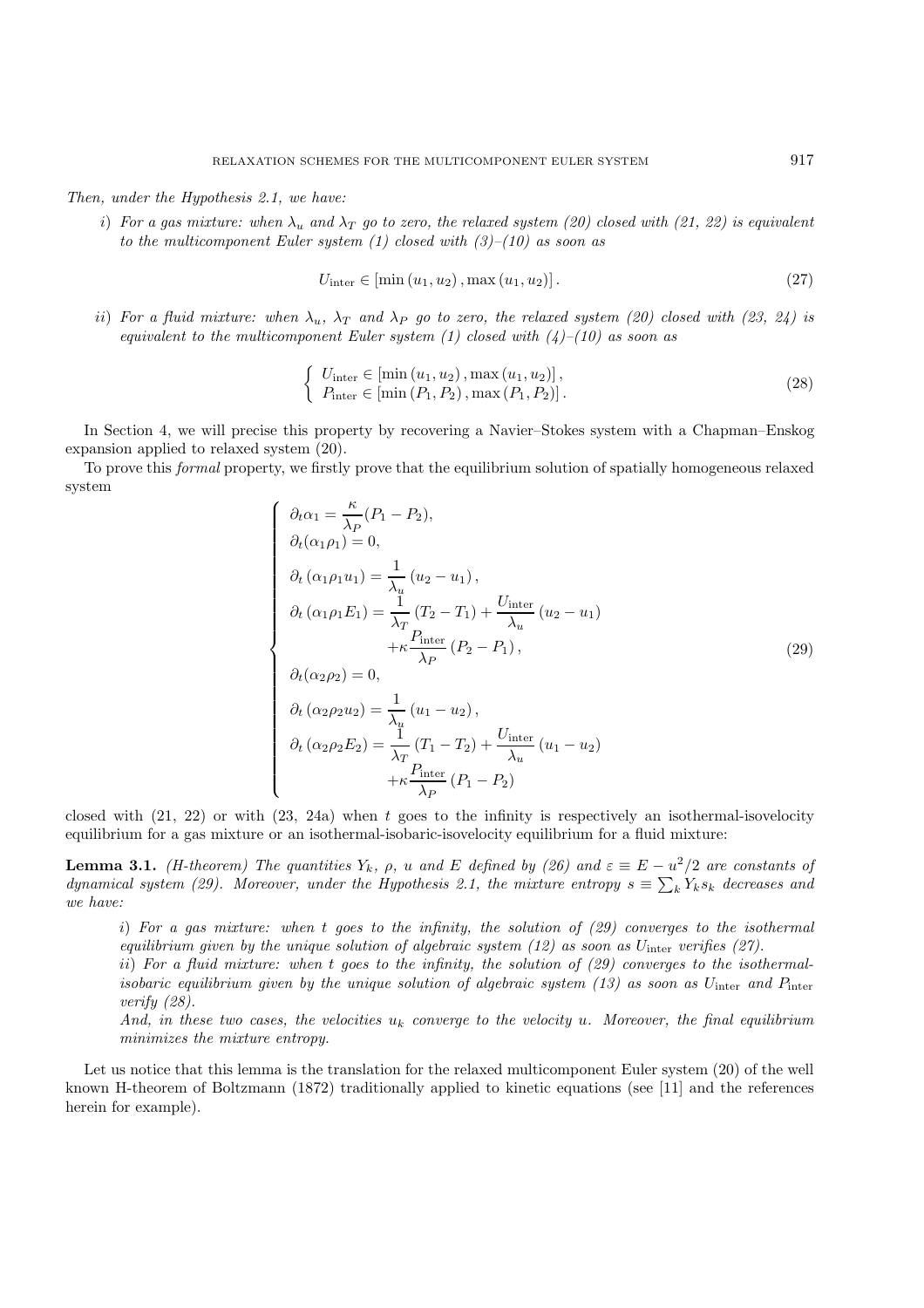*Proof of Lemma 3.1.* Simple calculus show that  $Y_k$ ,  $\rho$ , u and E are constants of (29). We show now that  $s = \sum_k Y_k s_k$  verifies  $\partial_t s \leq 0$  and that  $\partial_t s = 0$  if and only if the system has reached an unique equilibrium which minimizes s. Then, we will be able to conclude by using the Lyapounov theorem. Since, by using (9), we have  $-T_1\partial_t s_1 = P_1\partial_t \tau_1 + \partial_t E_1 - u_1\partial_t u_1$ , we easily find that

$$
-T_1 \partial_t s_1 = \frac{1}{Y_1 \rho \lambda_T} (T_2 - T_1) + \kappa \frac{(P_{\text{inter}} - P_1)}{Y_1 \rho \lambda_P} (P_2 - P_1) + \frac{U_{\text{inter}} - u_1}{Y_1 \rho \lambda_u} (u_2 - u_1)
$$
(30)

by using (29). In the same way, we obtain

$$
-T_2 \partial_t s_2 = \frac{1}{Y_2 \rho \lambda_T} (T_1 - T_2) + \kappa \frac{(P_{\text{inter}} - P_2)}{Y_2 \rho \lambda_P} (P_1 - P_2) + \frac{U_{\text{inter}} - u_2}{Y_2 \rho \lambda_u} (u_1 - u_2).
$$
 (31)

Since  $\partial_t Y_k = 0$ , we have

$$
\partial_t s = \partial_t (Y_1 s_1 + Y_2 s_2) = Y_1 \partial_t s_1 + Y_2 \partial_t s_2
$$

and we obtain

$$
\partial_t s = \frac{\tau}{\lambda_T} (T_2 - T_1) \left( \frac{1}{T_2} - \frac{1}{T_1} \right) + \frac{\tau}{\lambda_u} (u_2 - u_1) \left[ \frac{(U_{\text{inter}} - u_2)}{T_2} - \frac{(U_{\text{inter}} - u_1)}{T_1} \right] + \kappa \frac{\tau}{\lambda_P} (P_2 - P_1) \left[ \frac{(P_{\text{inter}} - P_2)}{T_2} - \frac{(P_{\text{inter}} - P_1)}{T_1} \right].
$$
\n(32)

Thus, when  $U_{\text{inter}}$  and  $P_{\text{inter}}$  verify (27) when  $\kappa = 0$  and (28) when  $\kappa = 1$ , we find that  $\partial_t s \leq 0$  and that  $\partial_t s = 0$ if and only if  $u_1 = u_2$ ,  $T_1 = T_2$  and (when  $\kappa = 1$ )  $P_1 = P_2$ , equilibrium which is unique (*cf.* point *i* of Th. 2.1) and which is the minimum of s (*cf.* Prop. 2.2).

*Formal proof of property 3.1.* By using the Lemma 3.1, it is legitimate to state that when  $\lambda_u$ ,  $\lambda_T$  and  $\lambda_P$  go to zero, the velocities, the temperatures and the pressures are given by the equilibrium of spatially homogeneous relaxed system (29). Then, by using the definition (26), we easily obtain the result by summing (20a,b,c) respectively with  $(20a',b',c')$ .

## 3.2. **The numerical scheme and the entropy properties**

The subscripts n and i are respectively the time and space subscripts and we recall that  $k$  is the species subscript. The time and the mesh points are respectively defined by  $t^n$  and  $\{x_i\}_i$ .

**Definition of the relaxation scheme:** Using the Property 3.1, it is legitimate to solve (1) by doing a splitting between the hydrodynamic part of (20) or of (25) and the spatially homogeneous relaxation part (29) of (20) solved by making  $\lambda_u$ ,  $\lambda_T$  and  $\lambda_P$  converge to zero. Then, the construction of the relaxation scheme is the following:

#### *Hydrodynamic stage:*

Let us suppose that we know  $(Y_1^n, \rho^n, u^n, E^n)$  at the time  $t^n$  in each mesh point  $x_i$ . Of course, we know  $(T^n, P_1^n, P_2^n)$  – and thus  $(\alpha_k^n, \rho_k^n, u_k^n = u, E_k^n)$  – since the mixture is supposed to be at thermodynamic equilibrium at the time  $t^n$ .

The *hydrodynamic stage* consists in "artificially separating" each species k of the mixture by solving with an explicit finite volume scheme coupled to the initial condition  $(\rho_k^n, u_k^n = u^n, E_k^n)$  the hydrodynamic part of (20).

Since the mixture is at thermodynamic equilibrium at the time  $t^n$  and since the scheme is explicit, we have under the conditions (27) or (28) that  $u_k^n = U_{\text{int}}^n$  and, for a fluid mixture,  $P_k^n = P_{\text{int}}^n$ . As a consequence, the non conservative terms in the right hand side of (25) disappear for a fluid mixture (we recall that these terms do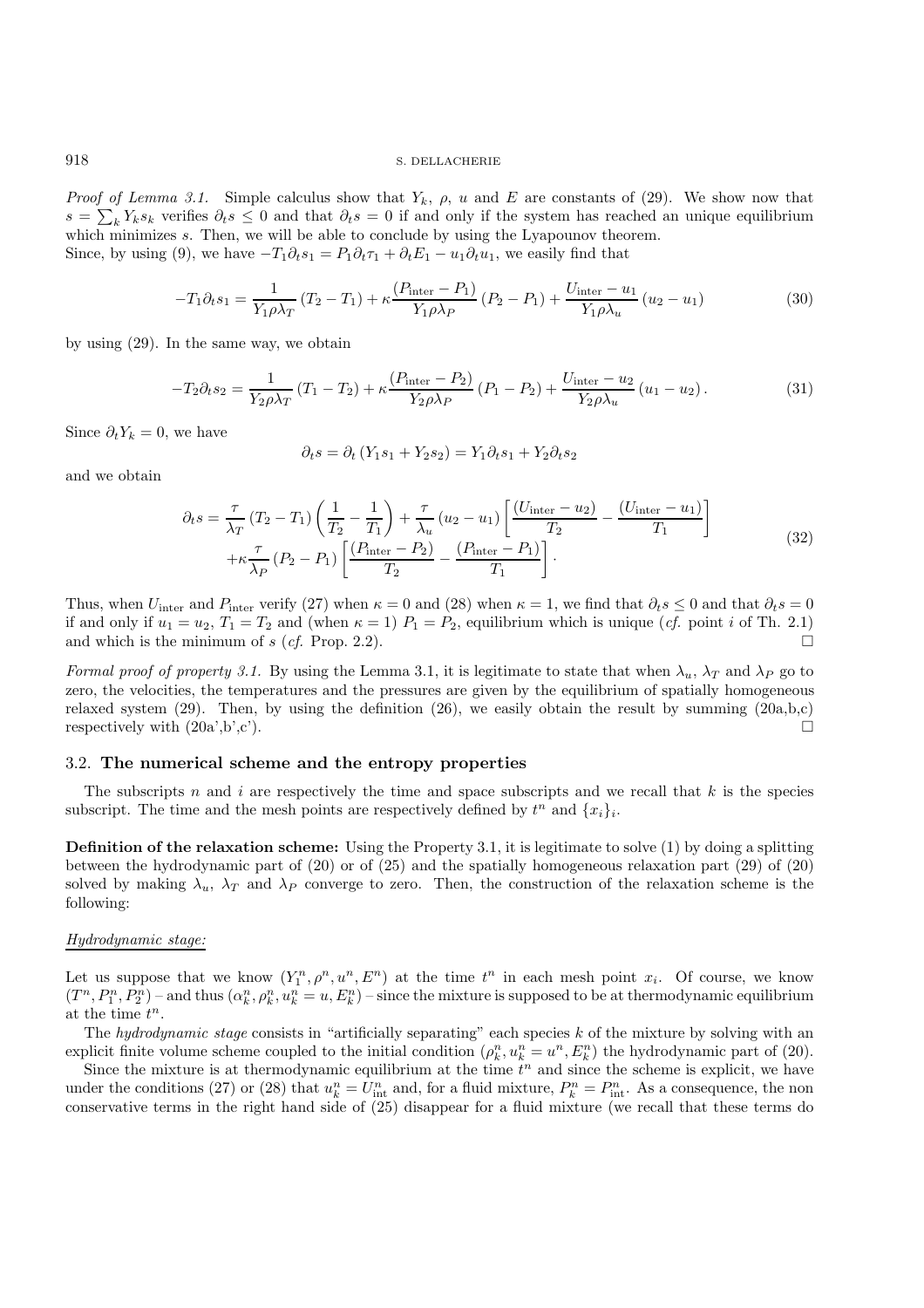not exist for a gas mixture) which would not be the case by discretizing the hydrodynamic part of (20): thus, to define the *hydrodynamic stage*, we use the system (25) instead of *a priori* more simple system (20).

Thus, for a gas or fluid mixture, we solve in a time step  $\Delta t$ 

$$
\begin{cases}\n\partial_t \rho_k + \partial_x (\rho_k u_k) = 0, \\
\partial_t (\rho_k u_k) + \partial_x (\rho_k u_k^2 + P_k) = 0, \\
\partial_t (\rho_k E_k) + \partial_x [(\rho_k E_k + P_k) u_k] = 0\n\end{cases}
$$
\n(33)

with an Eulerian explicit finite volume scheme or we solve

$$
\begin{cases}\nD_t^k \tau_k = \partial_{m_k} u_k, \\
D_t^k u_k = -\partial_{m_k} P_k, \\
D_t^k E_k = -\partial_{m_k} (P_k u_k)\n\end{cases} \tag{34}
$$

with a Lagrangian explicit finite volume scheme (knowing that  $D_t^k = \partial_t + u_k \partial_x$  and  $\partial_{m_k} = \tau_k \partial_x$ ) which gives  $(\rho_k^*, u_k^*, E_k^*)$  at the intermediate time  $t^*$ . Let us notice that we have  $u_1^* \neq u_2^*, T_1^* \neq T_2^*$  and, for a fluid mixture,  $P_1^* \neq P_2^*$  since, at the time  $t^*$ , the mixture is not at thermodynamic equilibrium.

What is important to remark here is that we have "forgotten" the type of mixture at the time  $t^*$  by solving  $(33)$ or (34) for each species k: the aim of the following *relaxation stage* will be to "mix" the species together by taking into account the mixture laws (3c) or (4c).

## *Relaxation stage:*

We "mix" the species together to obtain a thermodynamic equilibrium mixture by solving (29) in the same time step  $\Delta t$  with the initial condition given by  $(\rho_k^*, u_k^*, E_k^*)$  by making  $\lambda_u$ ,  $\lambda_T$  and  $\lambda_P$  converge to zero. Then, because of the Lemma 3.1, we obtain  $(Y_k^{n+1}, \rho^{n+1}, u^{n+1}, E^{n+1})$  in each mesh point at the time  $t^{n+1}$  with

$$
\begin{cases}\nY_k^{n+1} = Y_k^*, \\
\rho^{n+1} = \rho^*, \\
u^{n+1} = Y_1^* u_1^* + Y_2^* u_2^*, \\
E^{n+1} = Y_1^* E_1^* + Y_2^* E_2^* \n\end{cases} \tag{35}
$$

and we obtain  $(\rho_1^{n+1}, \rho_2^{n+1}, T^{n+1}, P_1^{n+1}, P_2^{n+1})$  by solving the system (12) for a gas mixture or the system (13) for a fluid mixture. Let us remark that a simple calculus shows that  $\varepsilon^{n+1} \equiv E^{n+1} - \frac{1}{2} (u^{n+1})^2$  is strictly positive as soon as  $Y_k^* > 0$  and  $\varepsilon_k^* > 0$ .

**Condition to obtain an entropic relaxation scheme:** We will see in Section 3.2.1 and in Section 3.2.2 that a condition to obtain entropic results is that the previous relaxation numerical scheme verifies the following hypothesis:

**Hypothesis 3.1.** *The explicit finite volume schemes used to solve (33) or (34) defined with the numerical flux*  $f_k = (f_{k,1}, f_{k,2}, f_{k,3})$  *for each species* k *in Eulerian or Lagrangian variables are entropic under a CFL criterion.* 3.2.1. *For a gas mixture in Eulerian variables*

Let us now define the Eulerian finite volume scheme

$$
U_i^{n+1} = U_i^n - \frac{\Delta t}{\Delta x_i} \left[ f(U)_{i+\frac{1}{2}}^n - f(U)_{i-\frac{1}{2}}^n \right]
$$
 (36)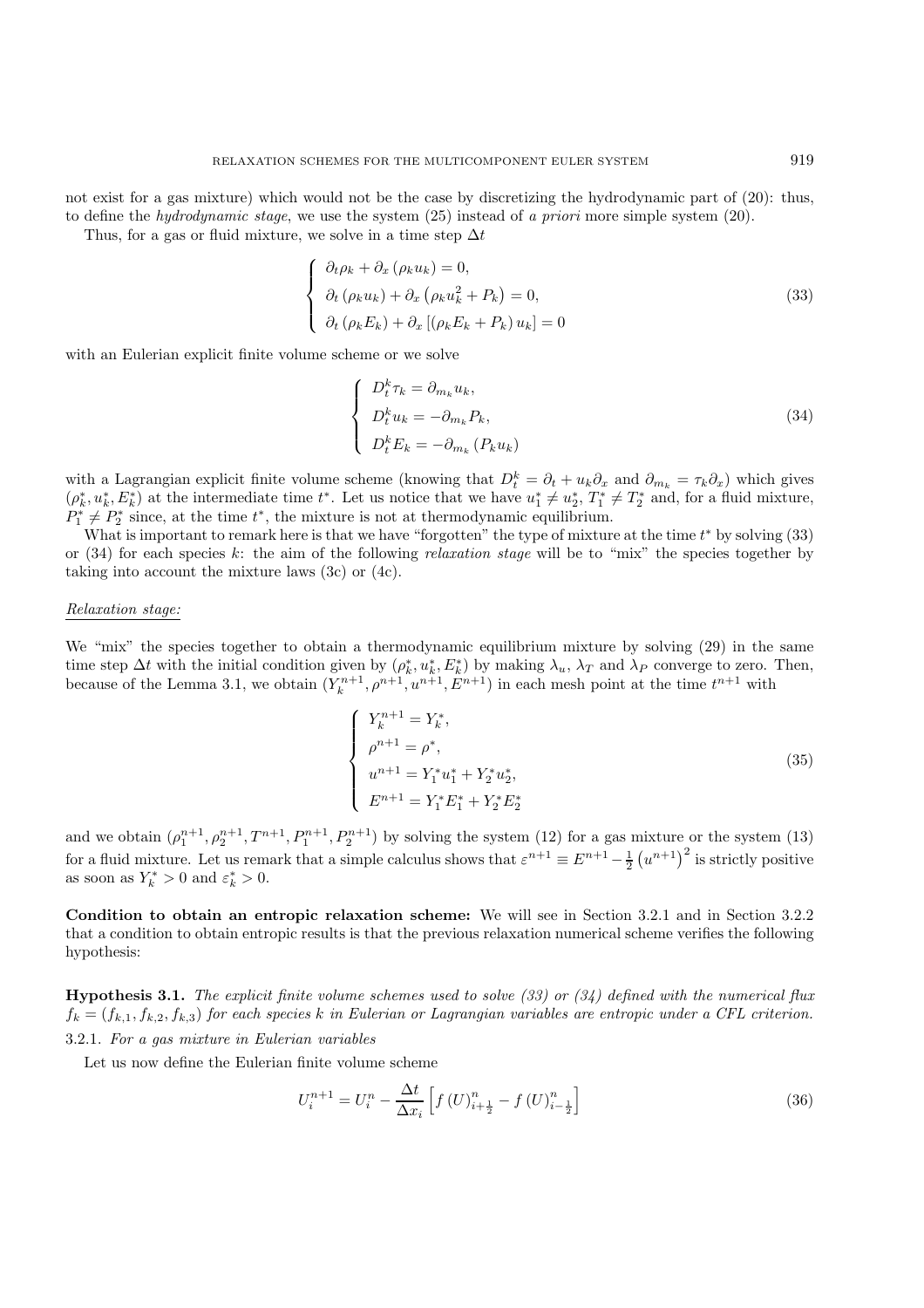for the multicomponent Euler system (1) closed by (3)–(10) with  $U = (Y_1 \rho, \rho, \rho u, \rho E), f(U)_{i+\frac{1}{2}}^n$  being an *ad hoc* numerical hydrodynamic flux defined in the following theorem. The subscript of the interface between the mesh point  $x_i$  and  $x_{i+1}$  is noted  $i + 1/2$  and the time and space steps are respectively noted  $\Delta t$  and  $\Delta x_i$ .

We have the following result:

**Theorem 3.1.** Let us suppose that the numerical hydrodynamic flux  $f(U)_{i+\frac{1}{2}}^n$  in (36) is simply defined by

$$
f(U)_{i+\frac{1}{2}}^{n} = \begin{pmatrix} f_{1,1} (U_1)_{i+\frac{1}{2}}^{n} \\ f_{1,1} (U_1)_{i+\frac{1}{2}}^{n} + f_{2,1} (U_2)_{i+\frac{1}{2}}^{n} \\ f_{1,2} (U_1)_{i+\frac{1}{2}}^{n} + f_{2,2} (U_2)_{i+\frac{1}{2}}^{n} \\ f_{1,3} (U_1)_{i+\frac{1}{2}}^{n} + f_{2,3} (U_2)_{i+\frac{1}{2}}^{n} \end{pmatrix}
$$
\n(37)

*where*  $U_k \equiv (\rho_k, \rho_k u_k, \rho_k E_k)$  *and*  $f_k \equiv (\rho_k u_k, \rho_k u_k^2 + P_k, (\rho_k E_k + P_k) u_k)$ *. Then, under the Hypothesis 2.1 and 3.1, the Eulerian numerical scheme (36) is consistent with (1) closed by (3)–(10), and is entropic under a CFL criterion.*

*Proof of Theorem 3.1.* Let us define the numerical schemes

$$
\begin{cases}\nU_{1,i}^* = U_{1,i}^n - \frac{\Delta t}{\Delta x_i} \left[ f_1 \left( U_1 \right)_{i+\frac{1}{2}}^n - f_1 \left( U_1 \right)_{i-\frac{1}{2}}^n \right], \quad \text{(a)}\\
U_{2,i}^* = U_{2,i}^n - \frac{\Delta t}{\Delta x_i} \left[ f_2 \left( U_2 \right)_{i+\frac{1}{2}}^n - f_2 \left( U_2 \right)_{i-\frac{1}{2}}^n \right] \quad \text{(b)}\n\end{cases} \tag{38}
$$

which discretize (33) for  $k \in \{1, 2\}$ .

*Consistency:* It is obvious by summing (38a) and (38b), and by using the point i of the Property 3.1.

*Entropic property:* Under the Hypothesis 2.1 and 3.1, we can write that

$$
(\rho_k s_k)_i^* \le (\rho_k s_k)_i^n - \frac{\Delta t}{\Delta x_i} \left[ g_k \left( U_k \right)_{i+\frac{1}{2}}^n - g_k \left( U_k \right)_{i-\frac{1}{2}}^n \right] \tag{39}
$$

under a CFL criterion for  $k \in \{1,2\}$  where  $g_k$  is the numerical entropic flux associated to the entropic scheme (38a) or (38b). By summing  $(\rho_1 s_1)_i^*$  with  $(\rho_2 s_2)_i^*$  and by noting that

$$
\rho^*_{k,i}=Y^*_{k,i}\rho^*_i=Y^{n+1}_{k,i}\rho^{n+1}_i=\rho^{n+1}_{k,i}
$$

because of the mixture relation (3c) and the relations (35), we obtain that

$$
\rho_i^{n+1} \left( Y_{1,i}^{n+1} s_{1,i}^* + Y_{2,i}^{n+1} s_{2,i}^* \right) \le \rho_i^n s_i^n - \frac{\Delta t}{\Delta x_i} \left[ g_{i+\frac{1}{2}}^n - g_{i-\frac{1}{2}}^n \right] \tag{40}
$$

where

$$
\begin{cases}\ns = Y_1s_1 + Y_2s_2, \\
g = g_1 + g_2.\n\end{cases}
$$

And, by applying the minimization principle  $(15)$ – $(16)$ , we deduce that the relaxation stage (35) closed with  $(12)$ to obtain  $P_k^{n+1}$  and  $T^{n+1}$  implies that

$$
s_i^{n+1} \le Y_{1,i}^{n+1} s_{1,i}^* + Y_{2,i}^{n+1} s_{2,i}^*
$$

which concludes the proof.  $\Box$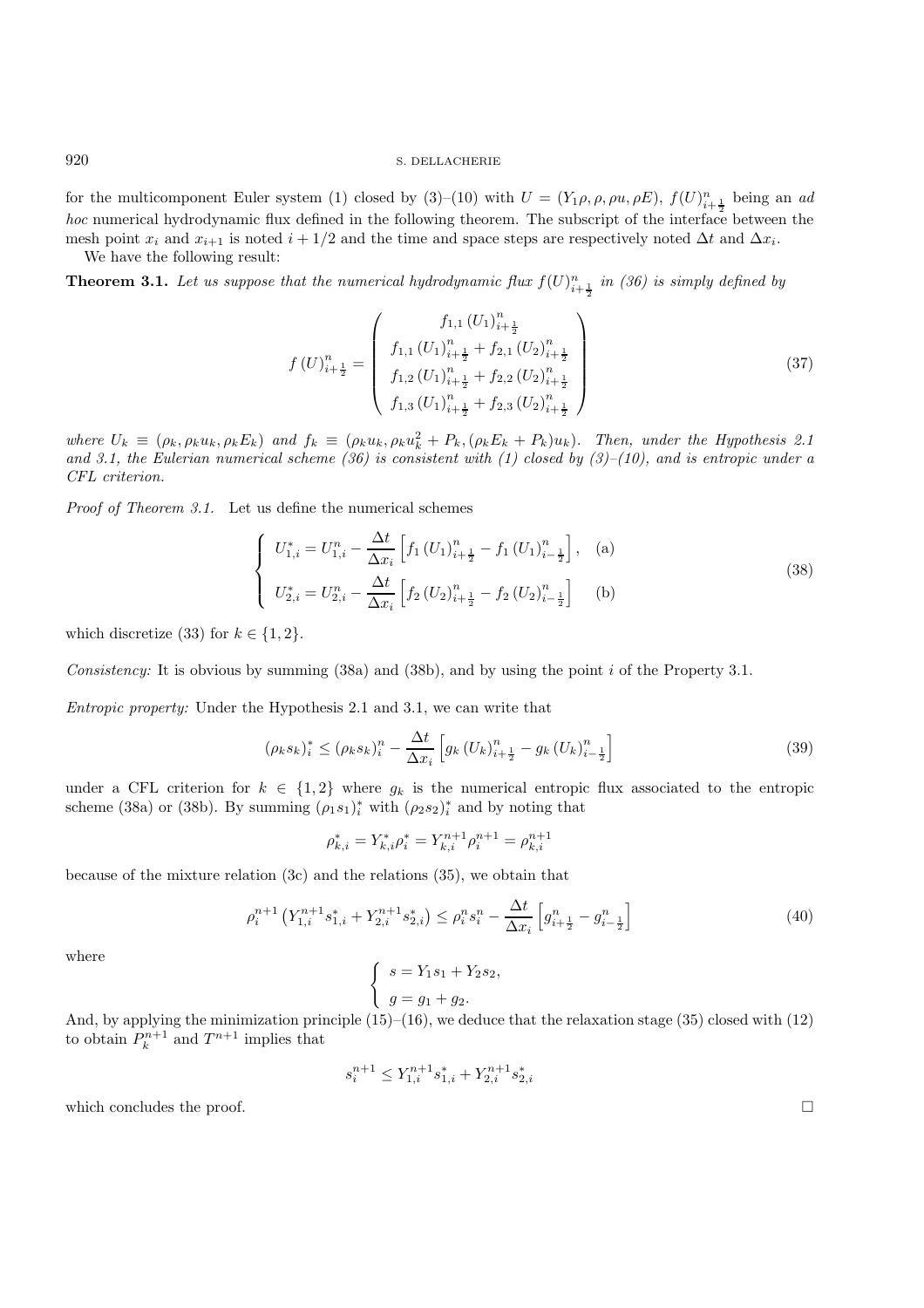## 3.2.2. *For a fluid mixture in Lagrangian variables*

We now discretize the multicomponent Euler system written in Lagrangian variables

$$
\begin{cases}\n\forall k \in \{1, ..., \overline{k} - 1\} : \partial_t Y_k = 0, \\
\partial_t \tau = \partial_m u, \\
\partial_t u = -\partial_m P, \\
\partial_t E = -\partial_m (Pu)\n\end{cases}
$$
\n(41)

now closed by  $(4)-(10)$ .

#### *Hydrodynamic stage:*

The two numerical schemes solving the hydrodynamic stages (34) are given by

$$
\begin{cases}\nU_{1,i}^{*} = U_{1,i}^{n} - \frac{\Delta t}{\Delta m_{1,i}^{n}} \left[ f_1 \left( U_1 \right)_{i+\frac{1}{2}}^{n} - f_1 \left( U_1 \right)_{i-\frac{1}{2}}^{n} \right], & \text{(a)} \\
U_{2,i}^{*} = U_{2,i}^{n} - \frac{\Delta t}{\Delta m_{2,i}^{n}} \left[ f_2 \left( U_2 \right)_{i+\frac{1}{2}}^{n} - f_2 \left( U_2 \right)_{i-\frac{1}{2}}^{n} \right] & \text{(b)}\n\end{cases}
$$
\n
$$
(42)
$$

with  $\Delta m_{k,i}^n = \rho_{k,i}^n \Delta x_i^n$  and where  $f_1 = (f_{1,1}, f_{1,2}, f_{1,3})$  and  $f_2 = (f_{2,1}, f_{2,2}, f_{2,3})$  are the respective Lagrangian numerical fluxes. Moreover, the closure law (24b) imposes that

$$
\alpha_k^* = \alpha_k^n \tag{43}
$$

since the fluid mixture is initially at thermodynamic equilibrium (*i.e.*  $u_1^n = u_2^n = U_{\text{int}}^n$  and  $P_1^n = P_2^n = P_{\text{int}}^n$ ) and since the scheme is explicit.

#### *Relaxation stage:*

According to (35), we relaxe the mixture to the thermodynamic equilibrium by defining

$$
\begin{cases}\nY_{k,i}^{n+1} = Y_{k,i}^*, \\
u_i^{n+1} = Y_{1,i}^* u_{1,i}^* + Y_{2,i}^* u_{2,i}^*, \\
E_i^{n+1} = Y_{1,i}^* E_{1,i}^* + Y_{2,i}^* E_{2,i}^* \n\end{cases} \tag{44}
$$

and we obtain the density  $\rho_i^{n+1}$  with

$$
\frac{1}{\rho_i^{n+1}} = \frac{Y_{1,i}^*}{\rho_{1,i}^*} + \frac{Y_{2,i}^*}{\rho_{2,i}^*}
$$
(45)

by using the mixture law (4c). The quantities  $T_i^{n+1}$  and  $P_i^{n+1}$  are computed with (13).

To obtain the entropic results in Lagrangian variables, we have to verify a supplementary hypothesis relative to the numerical fluxes  $f_k$ :

**Hypothesis 3.2.** We can modify the numerical flux  $f_k = (f_{k,1}, f_{k,2}, f_{k,3})^t$  for each species k such that

$$
f_{1,1} = f_{2,1} \tag{46}
$$

when the isothermal-isobaric-isovelocity laws  $(2)-(4b)-(10)$  are verified and such that the Hypothesis 3.1 is still *verified.*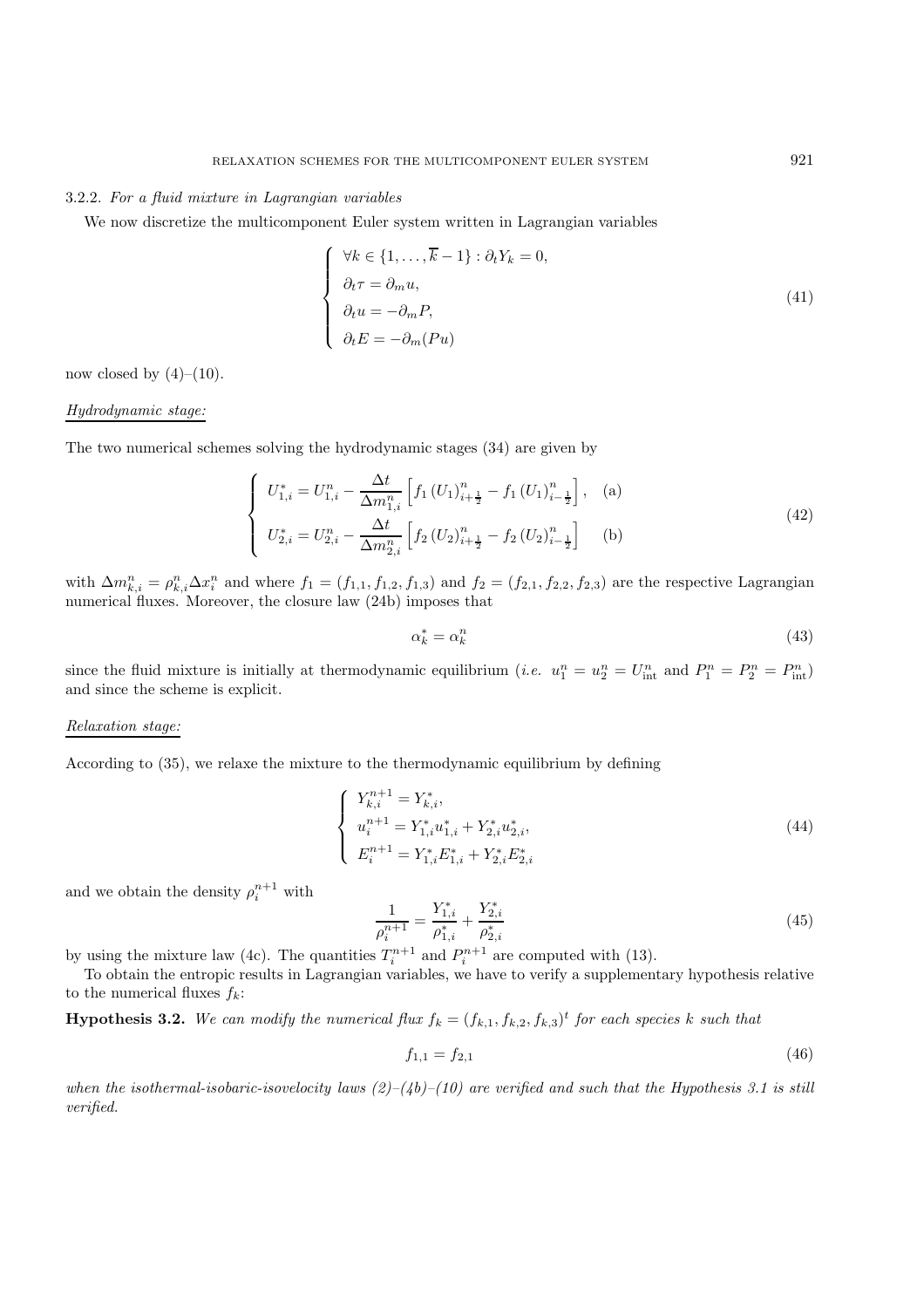We have the following result:

**Theorem 3.2.** *Under the Hypothesis 2.1 and 3.2, the Lagrangian numerical scheme (42)–(45) is consistent with (1) closed by (4)–(10) and is entropic under a CFL criterion. Moreover, it is conservative as soon as the fluxes*  $f_{k,2}$  *and*  $f_{k,3}$  *for each species* k *verify* 

$$
\begin{cases}\nf_{1,2} = f_{2,2}, & (a) \\
f_{1,3} = f_{2,3} & (b)\n\end{cases}
$$
\n(47)

*under the Hypothesis 3.2.*

*Proof of Theorem 3.2.* The proof is similar to the proof of Theorem 3.1. We just have to underline that the equality (46) is crucial since it allows to write that the scheme (42, 43) implies that  $Y_{1,i}^* = Y_{1,i}^n$  and  $Y_{2,i}^* = Y_{2,i}^n$ which makes possible to use the minimization principle  $(17, 18)$  knowing the relations  $(44, 45)$ .

Let us remark that the Hypothesis 3.2 coupled with  $(47)$  is very restrictive. Nevertheless, we will see in Section 3.3.2 that the set of such entropic schemes is not empty. At last, let us notice that a theorem similar to Theorem 3.2 could be obtained for a gas mixture.

#### 3.2.3. *For a fluid mixture in Eulerian variables*

We explain in this section why, contrary to a gas mixture (*cf.* Sect. 3.2.1), it seems impossible to prove that the relaxation scheme is entropic in *Eulerian variables for a fluid mixture*. We can already say that this impossibility is due to the mixture law (4c).

Indeed, in Eulerian variables, the hydrodynamic stage (33) for a fluid mixture is *exactly* the same than the hydrodynamic stage for a gas mixture; we just have also to solve the transport equation (24b) in order to know  $\alpha_{k,i}^*$  and  $Y_{k,i}^*$ . And, under the Hypothesis 3.1, we obtain the inequalities (39). Nevertheless, the relaxation stage for a fluid mixture is different from the relaxation stage for a gas mixture since the mixture laws are different. And, it is easy to verify that the inequalities (39) do not imply the inequality (40) because of the mixture law  $(4c)$ . As a consequence, we can not use the minimization principle  $(17, 18)$  to obtain the entropic result.

#### 3.3. **Two examples of relaxation schemes**

We propose to present two examples of explicit finite volume schemes for the multicomponent Euler system (1) closed with  $(3)$ – $(10)$  or with  $(4)$ – $(10)$  which are already known and which can be interpreted as relaxation schemes. Then, it will be possible to immediately prove that these schemes are entropic under a CFL criterion by applying the Theorems 3.1 or 3.2.

The first example is a kinetic scheme built for a gas mixture and proposed in [20]; the second one comes from [13] and was extended in [16] for a fluid mixture.

#### 3.3.1. *For a gas mixture in Eulerian variables*

Let us suppose that each gas is *ideal* which means that each equation of state is given by (*cf.* [14] for example)

$$
\begin{cases}\nP_k = \rho_k T_k / m_k, \\
\varepsilon_k = \mathcal{E}_k(T_k)\n\end{cases}
$$

 $(m_k)$  is the atomic mass of the species k), and let us suppose that each numerical flux  $(f_{k,1}, f_{k,2}, f_{k,3})$  is defined by a mono-species kinetic scheme verifying the Hypothesis 3.1 as it is the case in [19] and [20].

Then, by applying the Theorem 3.1, we immediately obtain that the multicomponent kinetic scheme defined with (36, 37) is entropic under a CFL criterion: this result was previously proposed in Section 4.4 of [20] where it is proven entropic results in a more general context.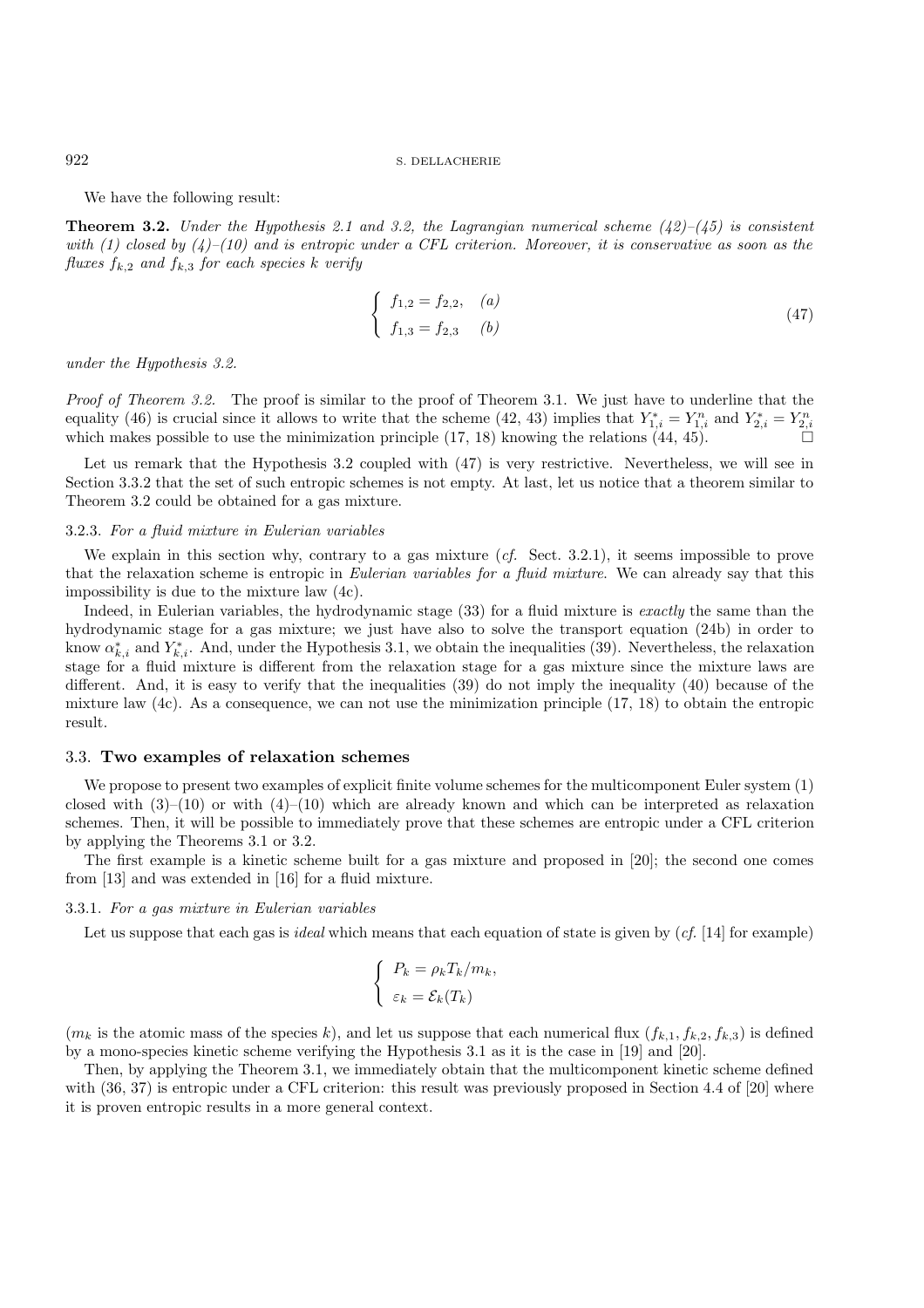#### 3.3.2. *For a fluid mixture in Lagrangian variables*

Let us define the Lagrangian scheme for a fluid mixture

$$
\begin{cases}\nY_{k,i}^{n+1} = Y_{k,i}^n, \\
\tau_i^{n+1} = \tau_i^n + \frac{\Delta t}{\Delta m_i} (u_{i+1/2}^n - u_{i-1/2}^n), \\
u_i^{n+1} = u_i^n - \frac{\Delta t}{\Delta m_i} (P_{i+1/2}^n - P_{i-1/2}^n), \\
E_i^{n+1} = E_i^n - \frac{\Delta t}{\Delta m_i} (P_{i+1/2}^n u_{i+1/2}^n - P_{i-1/2}^n u_{i-1/2}^n)\n\end{cases} \tag{48}
$$

with  $\Delta m_i = \rho_i^0 \Delta x_i^0$  and with

$$
\begin{cases}\nu_{i+1/2} = \frac{u_i + u_{i+1}}{2} - \frac{1}{2(\rho c)_{i+1/2}} (P_{i+1} - P_i),\\P_{i+1/2} = \frac{P_i + P_{i+1}}{2} - \frac{(\rho c)_{i+1/2}}{2} (u_{i+1} - u_i).\end{cases}
$$
\n(49)

And, to obtain  $T^{n+1}$  and  $P^{n+1}$ , we solve the algebraic system (13).

The term  $(\rho c)_{i+1/2}$  is strictly positive and is defined by

$$
(\rho c)_{i+1/2} = \sqrt{\frac{\max(\rho_i c_i^2, \rho_{i+1} c_{i+1}^2)}{\min(\frac{1}{\rho_i}, \frac{1}{\rho_{i+1}})}}
$$
(50)

in  $[16]$  where c is the sound speed of the fluid mixture (of course, we suppose that the Hypothesis 2.1 is verified: thus, because of the point ii of Theorem 2.1, we can define c and we have  $c > 0$ ). Let us notice that  $(\rho c)_{i+1/2}$ is proportional to the numerical viscosity of the scheme.

Let us now define the mono-species Lagrangian schemes for each species  $k$  with  $(42)$  where the numerical flux  $(f_{k,1}, f_{k,2}, f_{k,3})$  is defined by

$$
\begin{cases}\n(f_{k,1})_{i+1/2} = u_{i+1/2}, \n(f_{k,2})_{i+1/2} = P_{i+1/2}, \n(f_{k,3})_{i+1/2} = P_{i+1/2}u_{i+1/2}.\n\end{cases}
$$
\n(51)

In [13], it is proven that the mono-species numerical schemes (42a) or (42b) with (51) is entropic under a CFL criterion for *any* strictly positive choice of  $(\rho c)_{i+1/2}$  (the choice of the formula giving  $(\rho c)_{i+1/2}$  defines the value of the CFL constant). Then, the Hypothesis 3.2 and (47) are verified and we can rewrite the scheme (48) closed with  $(13)$  with the relaxation formalism  $(42)$ – $(45)$ . This implies, by applying the Theorem 3.2, that the Lagrangian scheme (48)–(50) closed with (13) is entropic under a CFL criterion.

## 4. Chapman–Enskog expansion

In order to *formally* prove that the relaxed system (20) is "well posed" when  $\lambda_u$ ,  $\lambda_T$  and, for a fluid mixture,  $\lambda_P$  go to zero and that the relaxation procedure described in Section 3.2 is consistent with the multicomponent Euler system (1) closed with  $(3)-(10)$  or with  $(4)-(10)$ , we compute a first order Chapman–Enskog expansion for a *binary* mixture.

In the case of a gas mixture, we will recover a binary Navier–Stokes system with the classical Fick and Newton laws, but with also the pressure diffusion and the thermal diffusion which are less known diffusion processes; in the case of a fluid mixture, we will also recover a binary Navier–Stokes system with the Fick and Newton laws, and with also two other diffusion laws: the first one is a density diffusion whose physical meaning is not clear, and the second one is a thermal diffusion similar to the previous one obtained for a gas mixture.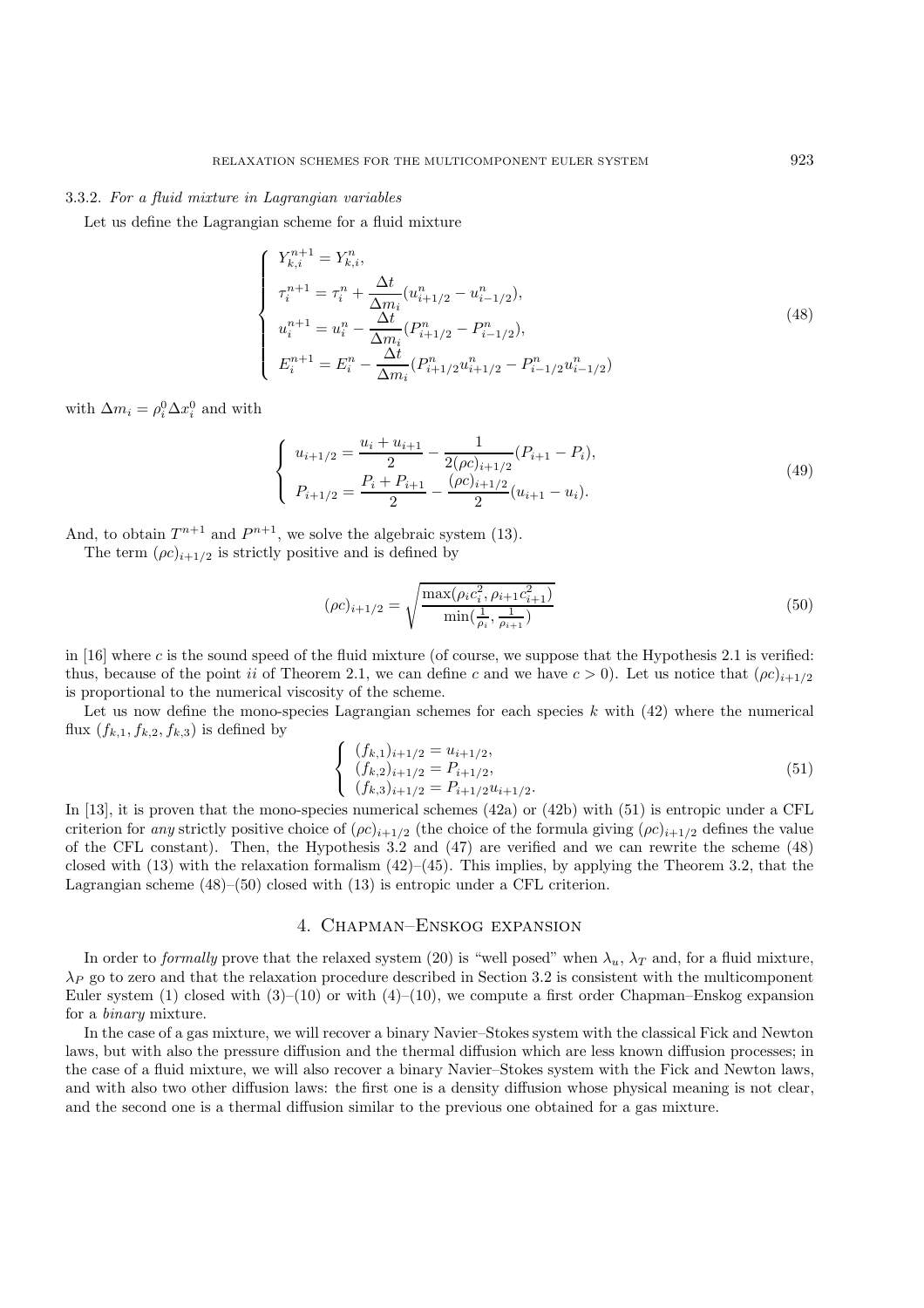The thermal diffusion in the case of a fluid mixture can be seen as a Soret effect. Indeed, the Soret effect is a diffusion effect in liquid mixtures which is equivalent to the thermal diffusion in gas mixtures. Let us notice that, contrary to the thermal diffusion in gas mixtures (*cf.* [8]), it does not exist any theoretical derivation of the Soret effect  $(cf. [15]$ , Chap. 8).

We will also underline that under the Hypothesis 2.1 and under the conditions (27) or (28), firstly, it is possible to compute the previous Chapman–Enskog expansion and, secondly, the coefficient of the Fick law has the good sign. Moreover, we will prove that the viscosity for a binary gas or fluid mixture is strictly positive when each species is ideal. We will also show that the thermal diffusion coefficient in gas mixture depends on the size of particles which is coherent with the Chapman and Cowling theory (*cf.* [5, 8] and [15]).

All these results will allow us to show similarities between this Chapman–Enskog expansion and the Chapman– Enskog expansion applied to classical Boltzmann equations (*cf.* [8] for example): indeed, we will see that we can compute the first order Chapman–Enskog expansion of the relaxed multicomponent Euler system (20) when the Hypothesis 2.1 is verified and that it is also the case for the multi-species Boltzmann system when the *micro-reversibility hypothesis* applied to the microscopic cross sections is verified, hypothesis which is necessary to obtain a (kinetic) H-theorem and, thus, to prove the convergence of the distribution of each species k to a Maxwellian distribution (*cf.* Lem. 3.1 for the Euler system).

Let us notice that we suppose that the relaxation process has only one time scale: thus, we impose that  $\lambda_u = \lambda_T = \lambda_P \equiv \lambda$  in (20).

## 4.1. **The first order Chapman–Enskog expansion**

The main results – whose proof are given in Appendix  $A$  – are the following:

**Theorem 4.1.** *Under the Hypothesis 2.1 and under the conditions (27) or (28), it exists an unique*  $(J_k, \mu)$  *such that the first order Chapman–Enskog expansion of binary multicomponent Euler system (20) closed with (21, 22) for a gas mixture or with (23, 24) for a fluid mixture is given by the multicomponent Navier–Stokes system*

$$
\begin{cases}\n\forall k : \partial_t (Y_k \rho) + \partial_x (Y_k \rho u) = \partial_x (\lambda J_k), \\
\partial_t (\rho u) + \partial_x (\rho u^2 + P) = \partial_x (\lambda \mu \partial_x u), \\
\partial_t (\rho E) + \partial_x [(\rho E + P) u] = \partial_x [\lambda (J_1 h_1 + J_2 h_2)] + \partial_x (\lambda \mu u \partial_x u)\n\end{cases}
$$
\n(52)

*where*  $h_k = \varepsilon_k + P_k/\rho_k$  *is the specific enthalpy of the species* k, system which is closed with (3)–(10) for a gas *mixture or with (4)–(10) for a fluid mixture.*

Let us notice that  $\mu$  can be assimilated to the classical viscosity of the Newton law. And, it is possible to explicit the formula giving the flux  $J_k$ :

**Proposition 4.1.** *Under the Hypothesis 2.1 and by defining*

$$
\Theta_{12}(T, P_1, P_2) = Y_1 \frac{\partial \tau_1}{\partial P_1}(T, P_1) + Y_2 \frac{\partial \tau_2}{\partial P_2}(T, P_2),\tag{53}
$$

*we have:*

*i)* For a gas mixture, the flux  $J_k$  in (52) is defined by

$$
J_k = \chi \partial_x Y_k + \beta_k \partial_x P + \gamma_k \partial_x T \tag{54}
$$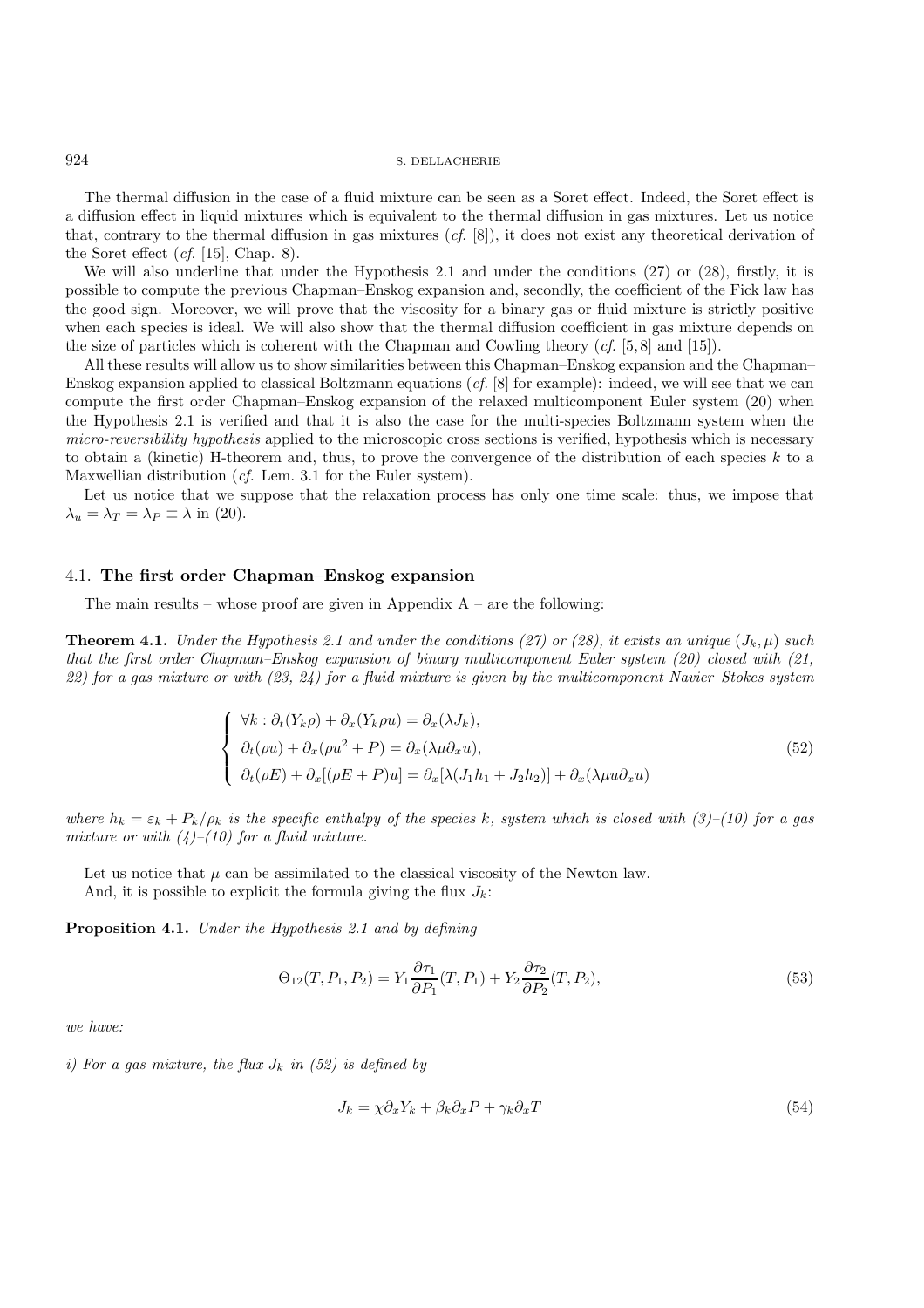*where*

$$
\begin{cases}\n\chi = -\rho Y_1 Y_2 \frac{\tau_1 + \tau_2}{\Theta_{12}}, \\
\beta_1 = \rho Y_1 Y_2 \left( \frac{Y_2 \frac{\partial \tau_2}{\partial P_2} (T, P_2)}{\Theta_{12}} - Y_1 \right) \in [-1, 1], \\
\gamma_1 = \rho Y_1 Y_2 \frac{\frac{\partial \tau_2}{\partial T_2} (T, P_2) - Y_1 \frac{\partial \tau_1}{\partial T_1} (T, P_1)}{\Theta_{12}}\n\end{cases}
$$
\n(55)

 $with \Theta_{12} = \Theta_{12}(T, P_1, P_2).$ 

*ii)* For a fluid mixture, the flux  $J_k$  in (52) is defined by

$$
J_k = \tilde{\chi}\partial_x Y_k + \tilde{\beta}_k \partial_x \rho + \tilde{\gamma}_k \partial_x T \tag{56}
$$

*where*

$$
\begin{cases}\n\tilde{\chi} = -(\rho Y_1 Y_2)^2 \frac{(\tau_1 - \tau_2)^2}{\Theta_{12}},\\ \n\tilde{\beta}_1 = (Y_1 Y_2)^2 \frac{\tau_2 - \tau_1}{\Theta_{12}},\\ \n\tilde{\gamma}_1 = (\rho Y_1 Y_2)^2 (\tau_2 - \tau_1) \frac{Y_1 \frac{\partial \tau_1}{\partial T_1} (T, P) + Y_2 \frac{\partial \tau_2}{\partial T_2} (T, P)}{\Theta_{12}}\n\end{cases}
$$
\n(57)

 $with \Theta_{12} = \Theta_{12}(T, P, P).$ 

*And we have*  $\beta_2 = -\beta_1$ ,  $\gamma_2 = -\gamma_1$  *and*  $\beta_2 = -\beta_1$ ,  $\tilde{\gamma_1} = -\tilde{\gamma_2}$ .

The fluxes  $\chi \partial_x Y_k$  and  $\tilde{\chi} \partial_x Y_k$  in (54) and (56) model the classical Fick law. The fluxes  $\beta_k \partial_x P$  and  $\gamma_k \partial_x T$ in (54) model for a gas mixture the diffusion through the respective pressure and thermal diffusions which are less known than the Fick law (*cf.* [8] and [5]).

The value of  $\gamma_1$  in (55) is formally similar to the formula

$$
\gamma_1 = \rho Y_1 Y_2 \frac{Y_2 S_2 - Y_1 S_1}{S_{12}}
$$

given in [8] (*cf.* formula (9.83,1) p. 165) where  $S_k$  and  $S_{12}$  depend on the type of microscopic interaction between the particles 1 and 2.

For a fluid mixture, we also find two terms in (56) – namely  $\beta_k \partial_x \rho$  and  $\widetilde{\gamma_k} \partial_x T$  – which are similar to the vious pressure and thermal diffusions for a gas mixture previous pressure and thermal diffusions for a gas mixture.

Concerning the term  $\beta_k \partial_x \rho$ , we can say that the density  $\rho = \alpha_1 \rho_1 + \alpha_2 \rho_2$  in  $J_k$  for a fluid mixture plays the role of the pressure  $P = \alpha_1 P_1 + \alpha_2 P_2$  in  $J_k$  for a gas mixture (we recall that  $\alpha_1 = \alpha_2 = 1$  in a gas mixture). But, its physical meaning is not obvious.

Nevertheless, the term  $\widetilde{\gamma_k}\partial_x T$  has a physical meaning: indeed, it can be assimilated to a Soret effect which defines the thermal diffusion in a *liquid* mixture (*cf.* [15], Chap. 8).

Let us notice that there are no Fourier law and no Dufour law in the energy equation of (52): this shows that the relaxed system (20) does not take into account all the physics. Let us recall that the Dufour law (also called diffusion thermo-effect in [8]) models the creation of a temperature gradient through a mass fraction gradient and does not have to be confounded with the energy flux  $\lambda \sum_k J_k h_k$  which is directly due to the interdiffusion between species. In other words, the Dufour effect is the "opposite" of the thermal diffusion or Soret effect.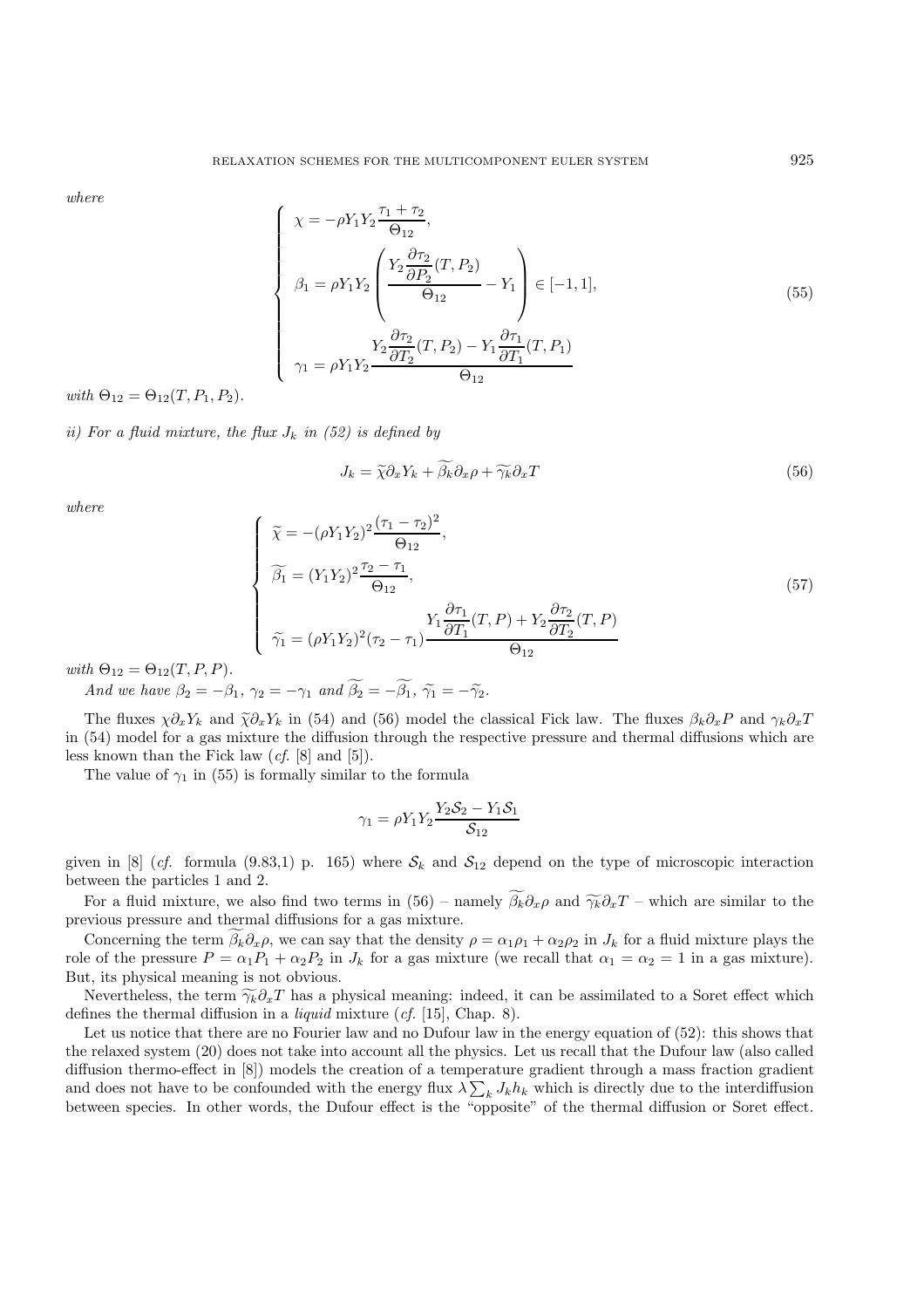Let us remark that the thermal diffusion and Dufour effect are known to be very tiny for common temperature gradients (these diffusion phenomena are taken into account in combustion for example where the temperature gradients are very important).

We can deduce from the previous proposition that:

**Corollary 4.2.** *Under the Hypothesis 2.1, the Fick coefficients*  $\chi$  *and*  $\tilde{\chi}$  *are positive.* 

Unfortunately, it seems *a priori* more difficult to obtain a simple formula giving the viscosity  $\mu$  which shows that  $\mu > 0$  under the Hypothesis 2.1 for any equation of state although this last result should be true. Nevertheless, in the following subsection, we will show that this viscosity is strictly positive when all the species are ideal.

*Proof of corollary 4.2.* We just have to prove that  $\Theta_{12} < 0$  under the Hypothesis 2.1. This inequality is deduced from the point i of the Lemma B.1 in Appendix B.

## 4.2. **Computation of the diffusion coefficients for ideal species**

We now particularize the results of the Theorem 4.1 and of the Proposition 4.1:

#### **Computation of the viscosity for a binary mixture when the species are ideal**

Let us now suppose that each equation of state  $\varepsilon_k(\tau_k, P_k)$  is given by

$$
\begin{cases}\nP_k = \rho_k T_k / m_k, \\
\varepsilon_k = \mathcal{E}_k (T_k)\n\end{cases} \tag{58}
$$

where  $m_k$  is the atomic mass of the species k. Thus, each species k is *ideal* and we can establish the following result (the proof is in Appendix C):

**Lemma 4.1.** *When the equation of state*  $\varepsilon_1(\tau_1, P_1)$  *and*  $\varepsilon_2(\tau_2, P_2)$  *are defined by (58), the Newton coefficient*  $\mu$ *verifies*

$$
\mu = \frac{T(Y_1 Y_2 \rho)^2}{m_1 m_2} \left( \frac{\sqrt{\frac{m_1}{m_2}} \mathcal{E}_1(T)' - \sqrt{\frac{m_2}{m_1}} \mathcal{E}_2(T)'}{Y_1 \mathcal{E}_1(T)' + Y_2 \mathcal{E}_2(T)'} \right)^2 > 0
$$
\n(59)

*for a gas or fluid mixture.*

## Computation of the flux  $J_k$  for a binary gas mixture when the species are ideal

**Lemma 4.2.** When the equation of state  $\varepsilon_1(\tau_1, P_1)$  and  $\varepsilon_2(\tau_2, P_2)$  are defined by (58) in a gas mixture, the *thermal diffusion does not exist (i.e.*  $\gamma_k = 0$ ) and the flux  $J_k$  given by (54) can be rewritten with

$$
J_k = D_{12} \left[ \partial_x c_k + \left( 1 - \frac{m_k}{m} \right) c_k \partial_x \log P \right]
$$
 (60)

where  $D_{12} = D_{21} > 0$  knowing that  $\frac{1}{m} \equiv \frac{Y_1}{m_1} + \frac{Y_2}{m_2}$  and  $c_k \equiv Y_k m/m_k$  which is the concentration of the species k.

Let us remark that the flux (60) is classical in isotopic separation. Moreover, it is known that for ideal gases, the thermal diffusion effect is almost equal to zero compared to the Fick and pressure diffusion effects.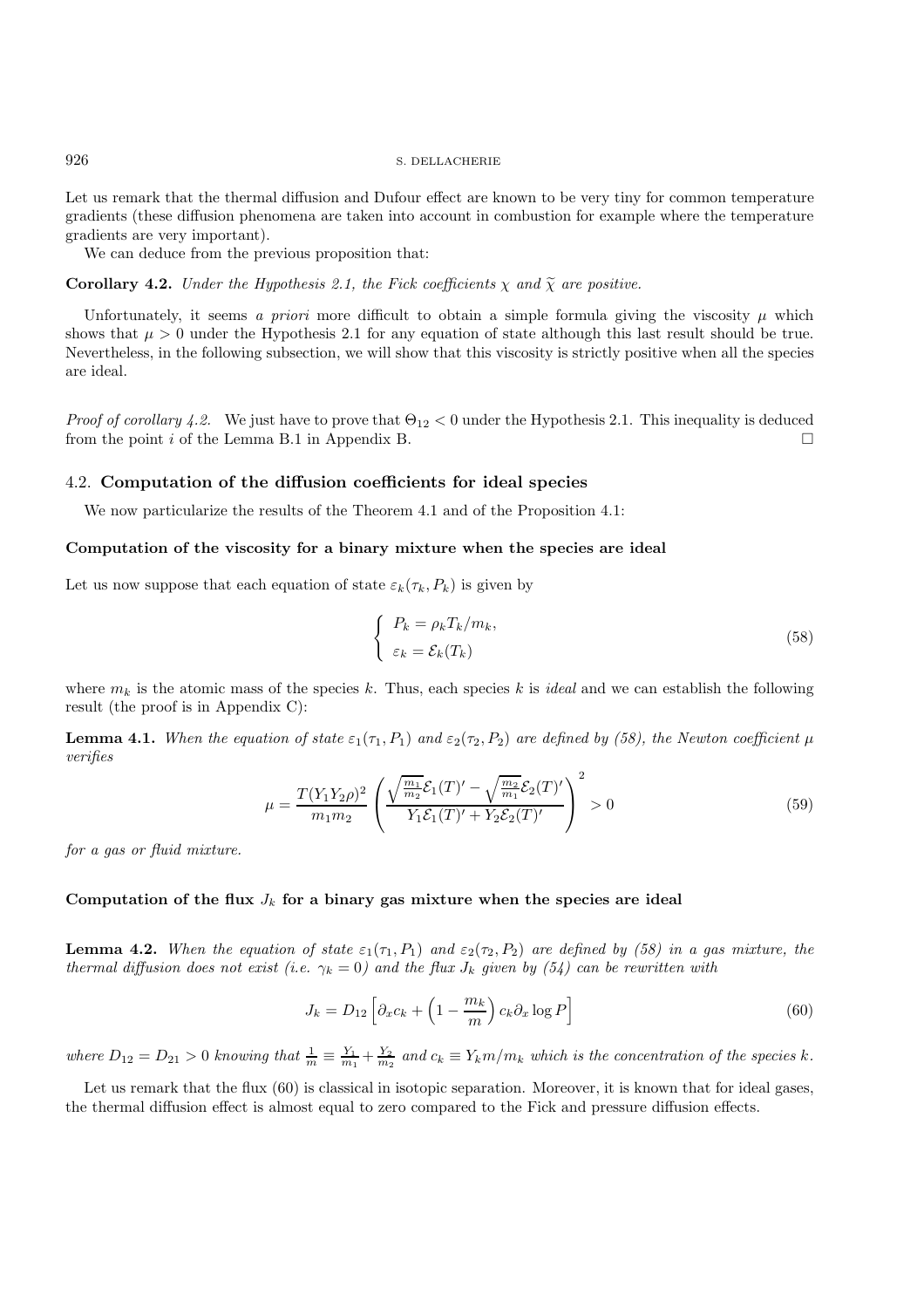## **Computation of the thermal diffusion in a binary gas mixture when only one of the species is ideal**

Now,  $\varepsilon_1(\tau_1, P_1)$  and  $\varepsilon_2(\tau_2, P_2)$  are respectively given by (58) and by

$$
\begin{cases}\nP_k = \frac{T_k/m_k}{\tau_k - b_k}, \\
\varepsilon_k = \mathcal{E}_k(T_k)\n\end{cases} (61)
$$

where the strictly positive constant  $b_k$  is called *covolume*. This covolume takes into account *in a rough way* the fact that there is a *compressibility limit* for the gas 2 because of the size of the atoms or molecules constituting this gas (here, the law (61) imposes that  $\rho_2 < \rho_2^{-1}$ ). In this case, we obtain the following lemma:

**Lemma 4.3.** *When the equations of state*  $\varepsilon_1(\tau_1, P_1)$  *and*  $\varepsilon_2(\tau_2, P_2)$  *are respectively defined by (58) and (61), it exists*  $\Gamma_{12} > 0$  *such that* 

$$
\gamma_1 = \rho Y_1 Y_2 \Gamma_{12} b_2 > 0. \tag{62}
$$

We deduce of this lemma that the thermal diffusion depends on the size of the particles of each species which is coherent with the Chapman and Cowling theory (*cf.* [8]). Let us notice that the positive sign of  $\gamma_1$  in (62) implies that the more the size of the particle of type 2 is important, the more they diffuse to the hot area: in general, the Chapman and Cowling theory shows that  $\gamma_1 < 0$ ; but, for particular microscopic interaction models as the Lennard–Jones model,  $\gamma_1$  can be positive (see Figs. 9 and 10 in Sect. 2.7 of [15]).

## 4.3. **Comparison with the Chapman–Enskog expansion applied to Boltzmann equations**

An important remark is that we are able to compute the first order perturbations of the Chapman–Enskog expansion for the relaxed Euler system (20) *only under the thermodynamic Hypothesis 2.1* (and under the conditions (27) for a gas mixture or (28) for a fluid mixture).

Similarly, for the multi-species Boltzmann system (*cf.* [22]), we are able to compute the first order perturbations of the Chapman–Enskog expansion when the *micro-reversibility hypothesis* is verified, hypothesis which imposes that the microscopic cross sections of the Boltzmann operator have a particular form (see Sect. 3 and the remark at the end of Sect. 6 in [11] for example). Indeed, a mono-species or multi-species Boltzmann operator admits only one equilibrium distribution (*cf.* the point i of the Th. 2.1 for the Euler system) – namely a Maxwellian distribution in the classical cases – and a H-theorem (*cf.* the Lem. 3.1 for the Euler system) when the *micro-reversibility hypothesis* is fulfilled.

More precisely, we have seen in the proof of Theorem 4.1 (*cf.* Prop. A.1 in Appendix A) that, *under the Hypothesis 2.1*, the first order perturbation X of the Chapman–Enskog expansion is solution of a linear matricial system of the type  $M \cdot X = B$ ; in the Boltzmann case, we could prove that the corresponding perturbation X is solution of a linear system of the form  $L(X) = g$  where L is a linear integral operator and where  $g \in \text{Ker}(L)^{\perp}$ *when the micro-reversibility hypothesis is verified*. And, these two linear problems have an unique solution because:

## – **for the relaxed multicomponent Euler system:**  $det(M) > 0$  (*cf.* Appendix A);

– **for the multi-species Boltzmann operator:** we can apply the Fredholm alternative on the linear operator L.

#### Thus, we can say that the sentence

*each macroscopic equation of state in the relaxed multicomponent Euler system admits a convex entropy* is qualitatively equivalent to the sentence

*each microscopic cross section in the multi-species Boltzmann system verifies the micro-reversibility property.*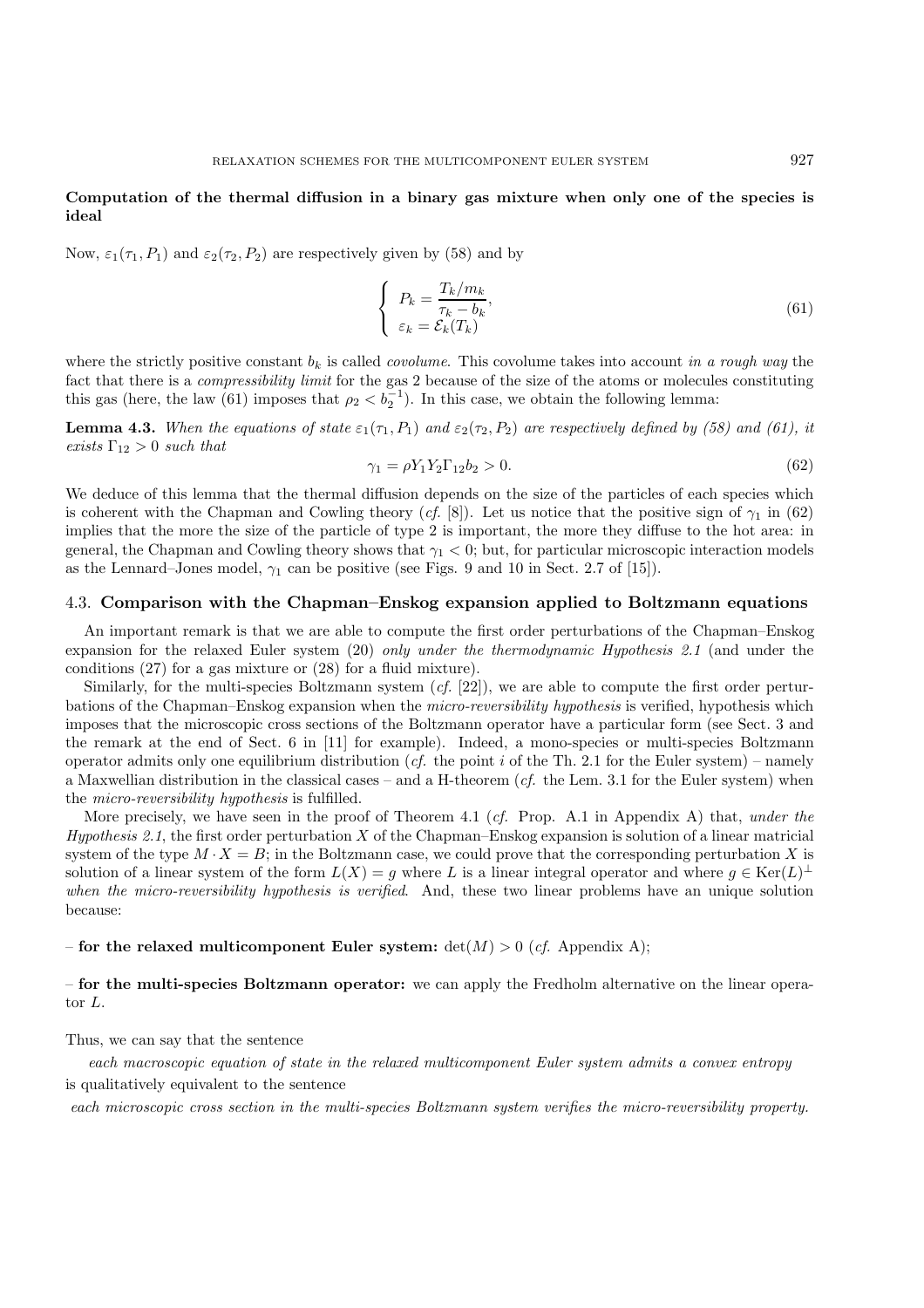| A BL |  |
|------|--|
|      |  |

|                    | Relaxed Euler system                              | Boltzmann system                              |
|--------------------|---------------------------------------------------|-----------------------------------------------|
| Perturbation       | $X = (P_{k1}, T_{k1})(t, x)$                      | $\overline{X} = (X_k)(t, x, v)$               |
|                    | (cf. Appendix A)                                  | $(v$ is the microscopic velocity)             |
| Condition          | $\exists s_k$ strict. conv., 27 or 28 is verified | micro-reversibility hypothesis                |
|                    |                                                   |                                               |
|                    | $\exists$ a H-theorem                             | $\exists$ a H-theorem                         |
| Linear Equation    | $\exists (M, B)$ such that                        | $\exists (L, g \in Ker(L)^{\perp})$ such that |
|                    | $M \cdot X = B(t, x)$                             | $L(X) = g(t, x, v)$                           |
| Existence          | det(M) > 0                                        | Fredholm alternative                          |
| and unicity        | (because $s_k$ is strict. conv.)                  |                                               |
| Transport coefs.   | Fick > 0                                          | $\overline{\text{Fick}}>0$                    |
|                    | Pressure diffusion $\neq 0$                       | Pressure diffusion $\neq 0$                   |
| for a binary ideal | Newton > 0                                        | Newton $> 0$                                  |
| gas mixture        | No Fourier                                        | Fourier $> 0$                                 |
|                    | No thermal diff. and no Dufour effect             | Thermal diff. and Dufour effect               |
|                    |                                                   | can exist but are often neglected             |

We summarize the previous remarks in the Table 1.

## 5. Conclusion

After having defined a gas mixture as an *intimate* mixture of gases and a fluid mixture as an *immiscible* mixture of fluids (or *separated phase* mixture), we have extended the relaxation schemes initially proposed in [7] for the mono-species Euler system to the multicomponent Euler system describing an isothermal-isovelocity gas mixture or an isothermal-isobaric-isovelocity fluid mixture by solving with a splitting technique a *relaxed* multicomponent Euler system. And, with the help of a Gibbs lemma, we have proven entropic results on these relaxation schemes in Eulerian variables for a gas mixture and in Lagrangian variables for a fluid mixture. These results allowed us to prove that a multicomponent kinetic Eulerian scheme is entropic under a CFL criterion (result already proven in [20]) and that the multicomponent version of the Lagrangian scheme described in [13] and used in [16] is also entropic under a CFL criterion. It is important to recall that these relaxation schemes in the case of fluid mixtures are not dedicated to simulations of interfaces problems where the fluid mixture is numerical and located to material interfaces, but to simulations of physical fluid mixtures at *thermodynamic equilibrium* (as in the case of gas mixtures) and at scales where it is impossible to define any material interface between each fluid.

After having proven these entropic results, we have performed a first order Chapman–Enskog expansion on the previous relaxed system for a binary mixture. This has allowed us to obtain a binary Navier–Stokes system including the Fick and Newton laws for a gas and fluid mixture. We have also found the pressure and thermal diffusions for a gas mixture and, for a fluid mixture, a density diffusion – whose physical meaning is not clear – and a thermal diffusion which can be assimilated to a Soret effect. Moreover, for particular equations of state, we have recovered some physical results concerning the sign of the diffusion constants. At last, we have underlined similarities between this Chapman–Enskog expansion and the Chapman–Enskog expansion applied to classical Boltzmann equations.

A next work could be to find a good projection stage to obtain an entropic Eulerian scheme for a fluid mixture by using the Lagrange + projection technique described in [16] and by using the entropic Lagrangian scheme proposed in this paper. At last, it should be interesting to specify the results on the positivity of the viscosity in the Chapman–Enskog expansion for any equation of state and for any number of species in the mixture.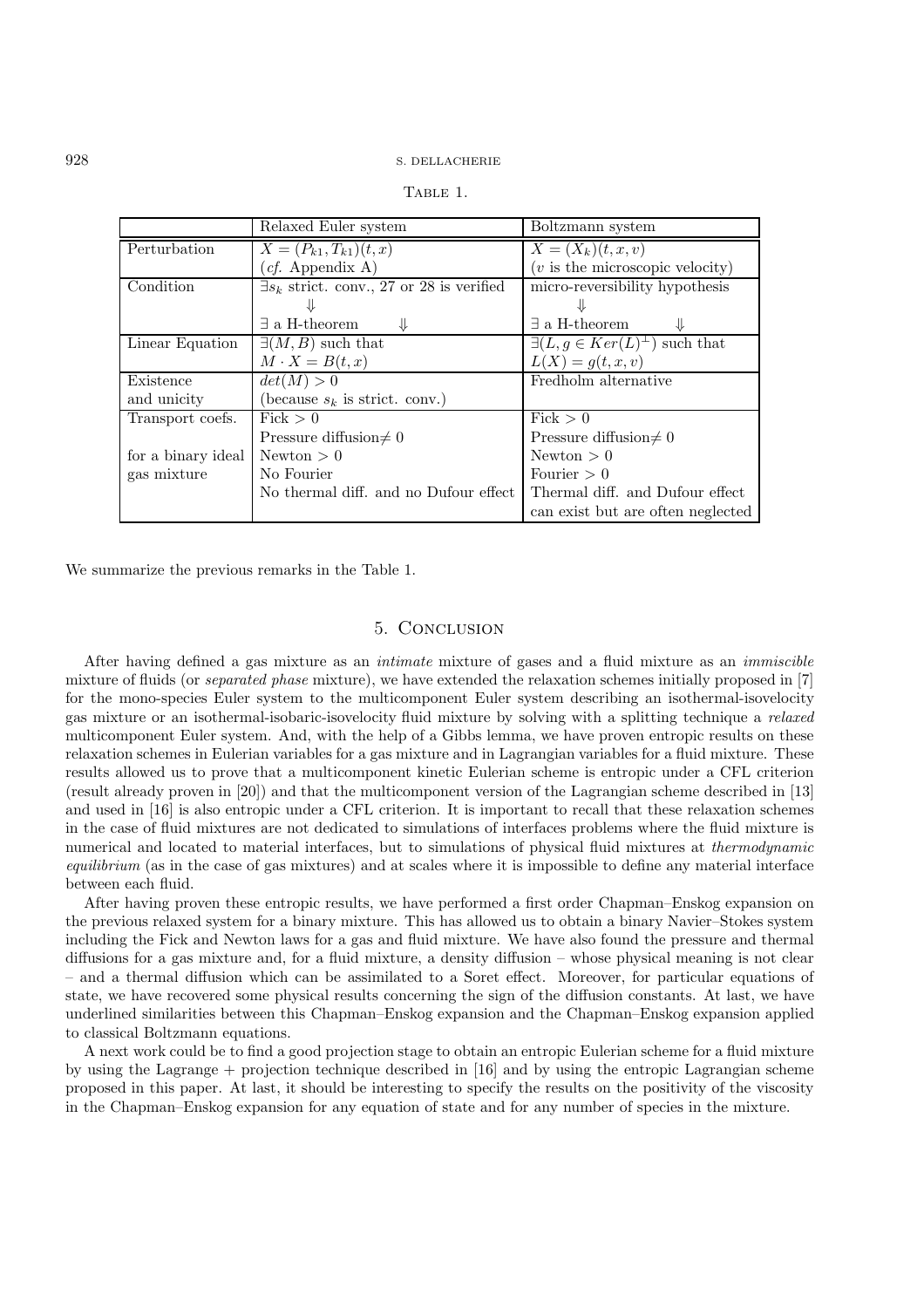## Appendix A. Proof ot Theorem 4.1 and of Proposition 4.1

## **A.1. Proof of Theorem 4.1**

Let us suppose that at any point  $(t, x)$ , we know  $\rho_k \equiv 1/\tau_k$ ,  $\alpha_k$ ,  $u_k$  and  $E_k$  with  $k \in \{1, 2\}$ . Then, we know  $\rho \equiv \alpha_1 \rho_1 + \alpha_2 \rho_2$ ,  $Y_k \equiv \alpha_k \rho_k / \rho$ ,  $E \equiv Y_1 E_1 + Y_2 E_2$ ,  $u \equiv Y_1 u_1 + Y_2 u_2$ ,  $\varepsilon_k \equiv E_k - \frac{u_k^2}{2}$  and the unique  $(T_k, P_k)$  such that  $\tau_k(T_k, P_k) = \tau_k$  and  $\varepsilon_k(T_k, P_k) = \varepsilon_k$ . Moreover, we can define the associated thermodynamic equilibrium with

$$
\begin{cases}\n\alpha_k^{\text{eq}} = \alpha_k \equiv 1, \\
Y_1 \tau_1 (T^{\text{eq}}, P_1^{\text{eq}}) = \tau, \\
Y_2 \tau_2 (T^{\text{eq}}, P_2^{\text{eq}}) = \tau, \\
Y_1 \varepsilon_1 (T^{\text{eq}}, P_1^{\text{eq}}) + Y_2 \varepsilon_2 (T^{\text{eq}}, P_2^{\text{eq}}) = E - \frac{u^2}{2} \equiv \varepsilon^{\text{eq}}, \\
P^{\text{eq}} \equiv P_1^{\text{eq}} + P_2^{\text{eq}}\n\end{cases} (63)
$$

for a gas mixture, and with

$$
\begin{cases}\n\alpha_1^{\text{eq}} + \alpha_2^{\text{eq}} = \alpha_1 + \alpha_2 \equiv 1, \\
Y_1 \tau_1 (T^{\text{eq}}, P_1^{\text{eq}}) + Y_2 \tau_2 (T^{\text{eq}}, P_2^{\text{eq}}) = \tau, \\
Y_1 \varepsilon_1 (T^{\text{eq}}, P_1^{\text{eq}}) + Y_2 \varepsilon_2 (T^{\text{eq}}, P_2^{\text{eq}}) = E - \frac{u^2}{2} \equiv \varepsilon^{\text{eq}}, \\
P^{\text{eq}} \equiv P_1^{\text{eq}} = P_2^{\text{eq}}\n\end{cases} \tag{64}
$$

for a fluid mixture where the subscript <sup>eq</sup> means *equilibrium* (we recall that this equilibrium is unique: *cf.* Th. 2.1, point *i*)). This allows to define  $\tau_k^{\text{eq}} \equiv \tau_k(T^{\text{eq}}, P_k^{\text{eq}})$  and  $\varepsilon_k^{\text{eq}} \equiv \varepsilon_k(T^{\text{eq}}, P_k^{\text{eq}})$ . Let us notice that  $Y_k^{\text{eq}} = Y_k$ ,  $\rho^{\text{eq}} = \rho$ ,  $\alpha_k^{\text{eq}} \rho_k^{\text{eq}} = \alpha_k \rho_k$ ,  $u^{\text{eq}} = u$  and  $E^{\text{eq}} =$ 

We will prove that this thermodynamic equilibrium is solution of (52) when  $\lambda$  goes to zero. The first step is to suppose that the solution of binary multicomponent Euler system (20) can be expanded in the following way:

$$
\begin{pmatrix}\n\alpha_k \\
u_k \\
P_k \\
T_k \\
\tau_k \\
\epsilon_k\n\end{pmatrix} = \begin{pmatrix}\n\alpha_k^{\text{eq}} \\
u^{\text{eq}} \\
P_k^{\text{eq}} \\
T^{\text{eq}} \\
\tau_k^{\text{eq}} \\
\epsilon_k^{\text{eq}} \\
\epsilon_k^{\text{eq}}\n\end{pmatrix} + \lambda \begin{pmatrix}\n\alpha_{k1} \\
u_{k1} \\
P_{k1} \\
T_{k1} \\
\tau_{k1} \\
\epsilon_{k1}\n\end{pmatrix} + \mathcal{O}(\lambda^2).
$$
\n(65)

We have the immediate property which is a consequence of (63), (64) and (65):

#### **Property A.1.**

$$
\begin{cases}\nY_1 u_{11} + Y_2 u_{21} = 0 & (a) \\
Y_1 \varepsilon_{11} + Y_2 \varepsilon_{21} = 0 & (b)\n\end{cases}
$$
\n(66)

*Moreover, for a gas mixture*

$$
\alpha_{k1} = 0 \quad and \quad \tau_{k1} = 0,\tag{67}
$$

*and for a fluid mixture*

$$
\begin{cases}\n\alpha_{11} + \alpha_{21} = 0, & (a) \\
Y_1 \tau_{11} + Y_2 \tau_{21} = 0. & (b)\n\end{cases}
$$
\n(68)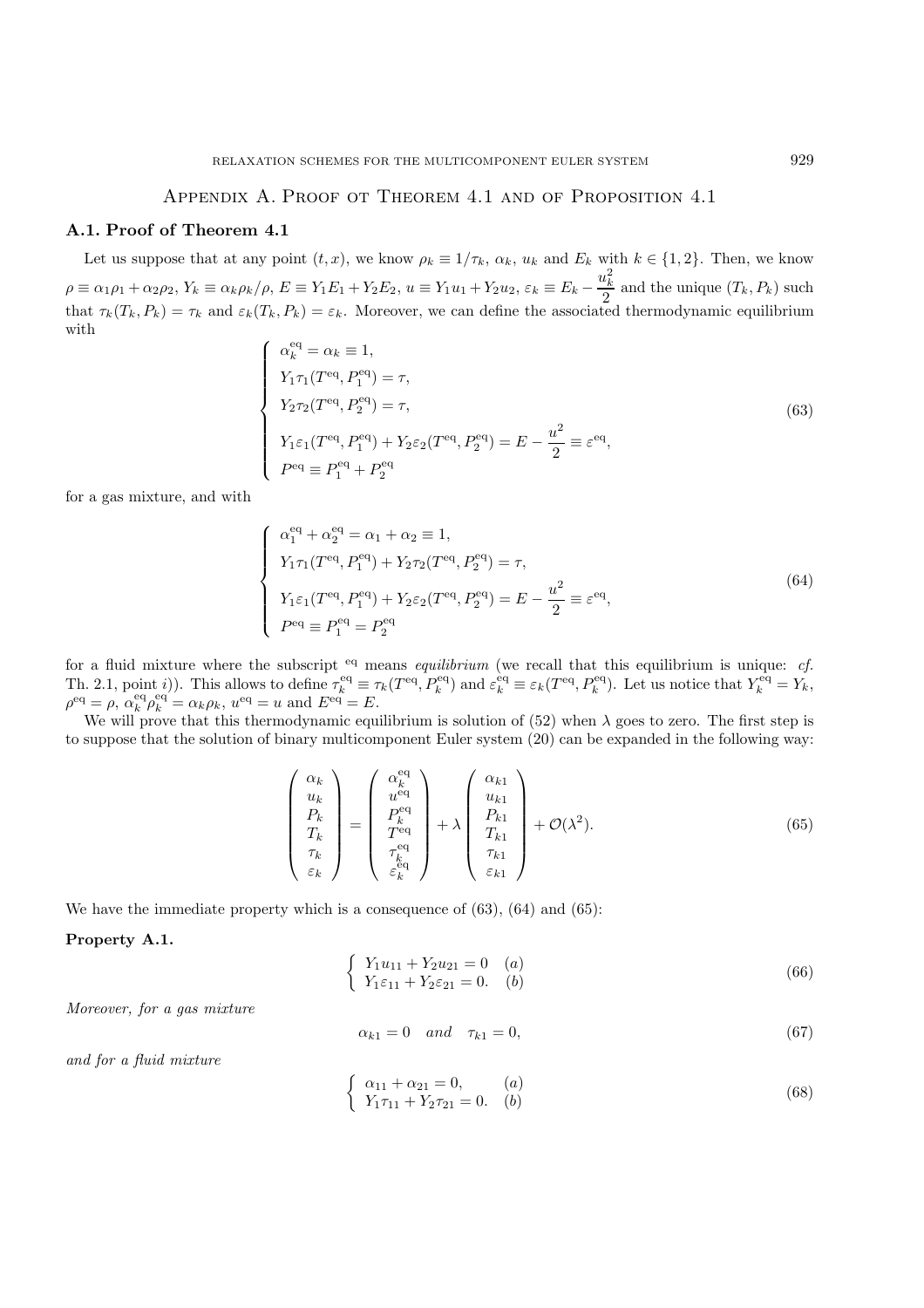## *A.1.1. Continuity equations*

We prove the following lemma:

## **Lemma A.1.**

*i)*

$$
\partial_t(Y_1\rho) + \partial_x(Y_1\rho u^{\text{eq}}) = \partial_x(\lambda J_1) + \mathcal{O}(\lambda^2)
$$

*with*  $J_1 \equiv -\rho Y_1 u_{11}$ .

*ii) For a gas mixture:*

$$
u_{11} = -Y_2(Y_2 \partial_x P_1^{\text{eq}} - Y_1 \partial_x P_2^{\text{eq}}).
$$

*iii) For a fluid mixture:*

$$
u_{11} = -Y_1 Y_2 \left(\frac{\tau_1^{\text{eq}}}{\tau} - 1\right) \partial_x P^{\text{eq}}.
$$

*Proof of Lemma A.1.* The point i is deduced from (20a) and from the expansion (65). Moreover, the equations (20a) and (20b), the expansion (65) and the property (66a) imply that

$$
\partial_t u^{\text{eq}} + u^{\text{eq}} \partial_x u^{\text{eq}} + \tau_1^{\text{eq}} \partial_x P_1^{\text{eq}} = -\frac{u_{11}}{Y_1 Y_2 \rho} + \mathcal{O}(\lambda). \tag{69}
$$

By summing (20b) and (20b') and by using again the expansion (65), we also have

$$
\partial_t u^{\text{eq}} + u^{\text{eq}} \partial_x u^{\text{eq}} = -\tau \partial_x P^{\text{eq}} + \mathcal{O}(\lambda).
$$

These two last equalities show that

$$
u_{11} = -Y_1 Y_2 \left( \frac{\tau_1^{\text{eq}}}{\tau} \partial_x P_1^{\text{eq}} - \partial_x P^{\text{eq}} \right).
$$

We conclude the proof by using the relations  $(3b,c)$  or  $(4b)$ .

*A.1.2. Momentum equation*

As for the continuity equations, we easily obtain that

$$
\partial_t(\rho u^{\text{eq}}) + \partial_x[\rho (u^{\text{eq}})^2 + P^{\text{eq}}] = -\partial_x[\lambda(\alpha_1^{\text{eq}} P_{11} + \alpha_2^{\text{eq}} P_{21})] + \mathcal{O}(\lambda^2).
$$

Then, we have to evaluate  $\alpha_1^{eq}P_{11} + \alpha_2^{eq}P_{21}$ . We have the following proposition:

**Proposition A.1.** *Under the Hypothesis 2.1 and under the conditions (27) or (28), it exists a matrix*  $M_{\kappa}$  *and two functions* A(T,P) *and* B(T,P) *which depend on the equations of state of each species such that the first order perturbations*  $P_{k1}$  *and*  $T_{k1}$  *are solution of linear system* 

$$
M_{\kappa} \cdot \begin{pmatrix} P_{11} \\ P_{12} \\ T_{11} \\ T_{21} \end{pmatrix} = \begin{pmatrix} 0 \\ 0 \\ \kappa Y_1 Y_2 \mathcal{B}^{\text{eq}} \cdot \partial_x u^{\text{eq}} \\ Y_1 Y_2 \mathcal{A}^{\text{eq}} \cdot \partial_x u^{\text{eq}} \end{pmatrix}
$$
(70)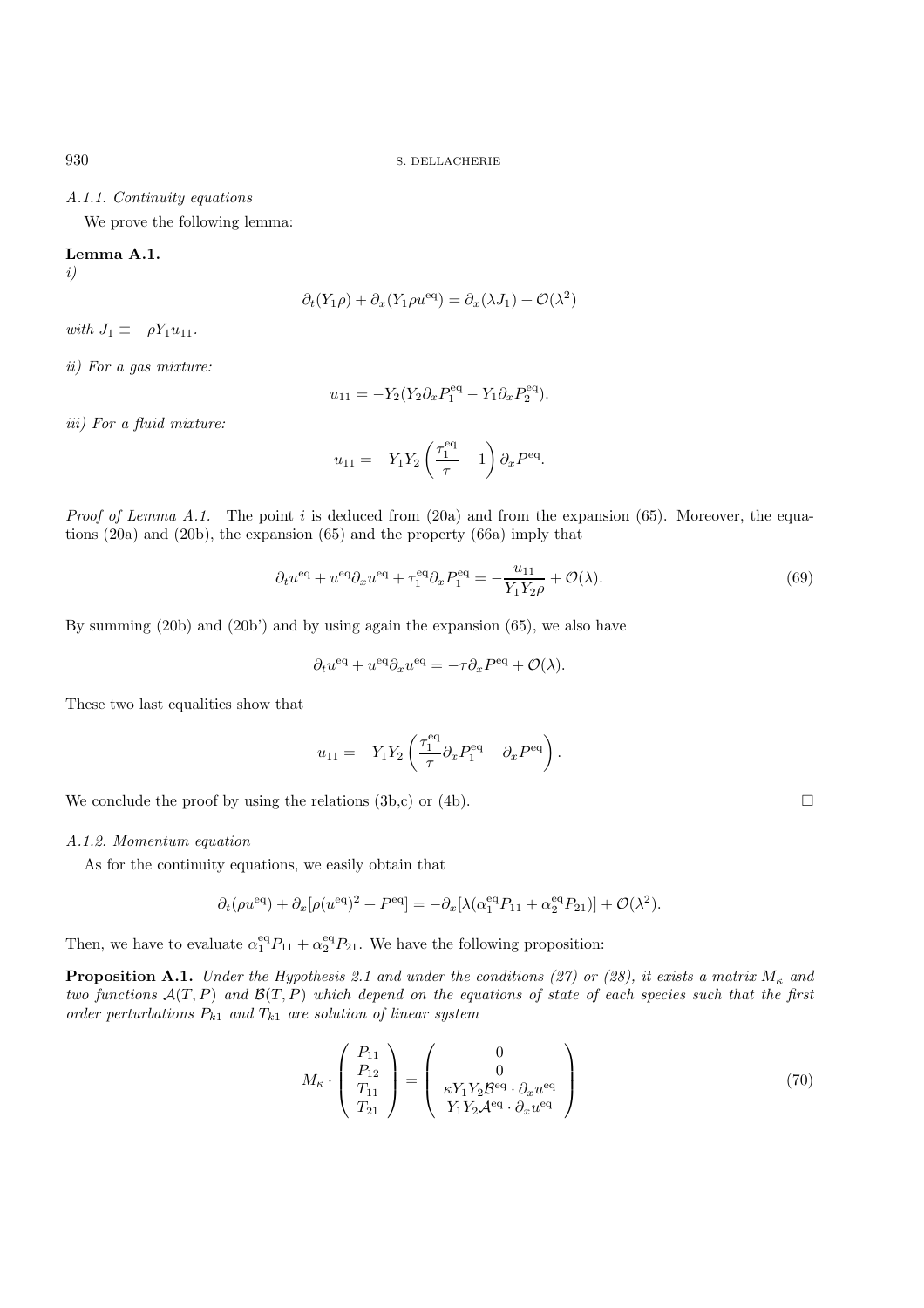*with*  $\kappa = 0$  *for a gas mixture and*  $\kappa = 1$  *for a fluid mixture, and with*  $\mathcal{A}^{\text{eq}} \equiv \mathcal{A}(T^{\text{eq}}, P^{\text{eq}})$  *and*  $\mathcal{B}^{\text{eq}} \equiv \mathcal{B}(T^{\text{eq}}, P^{\text{eq}})$ *. And, we have*

$$
M_{\kappa=0} = \begin{pmatrix} Y_1 \frac{\partial \varepsilon_1}{\partial P_1} & Y_2 \frac{\partial \varepsilon_2}{\partial P_2} & Y_1 \frac{\partial \varepsilon_1}{\partial T_1} & Y_2 \frac{\partial \varepsilon_2}{\partial T_2} \\ \frac{\partial \tau_1}{\partial P_1} & 0 & \frac{\partial \tau_1}{\partial T_1} & 0 \\ 0 & \frac{\partial \tau_2}{\partial P_2} & 0 & \frac{\partial \tau_2}{\partial T_2} \\ 0 & 0 & -1 & 1 \end{pmatrix}
$$
(71)

*and*

$$
M_{\kappa=1} = \begin{pmatrix} Y_1 \frac{\partial \varepsilon_1}{\partial P_1} & Y_2 \frac{\partial \varepsilon_2}{\partial P_2} & Y_1 \frac{\partial \varepsilon_1}{\partial T_1} & Y_2 \frac{\partial \varepsilon_2}{\partial T_2} \\ Y_1 \frac{\partial \tau_1}{\partial P_1} & Y_2 \frac{\partial \tau_2}{\partial P_2} & Y_1 \frac{\partial \tau_1}{\partial T_1} & Y_2 \frac{\partial \tau_2}{\partial T_2} \\ 1 & -1 & 0 & 0 \\ 0 & 0 & -1 & 1 \end{pmatrix} . \tag{72}
$$

*Moreover,*  $det(M_{\kappa}) > 0$  *which allows to easily write that it exists an unique function*  $\mu(T, P)$  *depending on the equations of state and of the type of mixture such that*

$$
\alpha_1^{\text{eq}} P_{11} + \alpha_2^{\text{eq}} P_{21} = -\mu^{\text{eq}} \cdot \partial_x u^{\text{eq}}.
$$

Let us notice that the conditions (27) or (28) imply that  $U_{int} = u^{eq} + \mathcal{O}(\lambda)$  for a gas or fluid mixture and that  $P_{\text{int}} = P^{\text{eq}} + \mathcal{O}(\lambda)$  for a fluid mixture: this property is necessary to obtain A and B and, thus, to obtain the correct first order perturbations. This remark coupled with the Lemma 3.1 (H-theorem) links clearly the existence of the diffusion processes in the spatially non homogeneous case with the existence of a convergence toward a thermodynamic equilibrium minimizing the mixture entropy in the spatially homogeneous case.

**Corollary A.1.** *The functions* A *and* B *are defined with*

$$
\mathcal{A} = T \left[ -\frac{\partial (s_1 - s_2)}{\partial \tau} + P \frac{\partial (s_1 - s_2)}{\partial \varepsilon} \right]
$$

*and*

$$
\mathcal{B}=\frac{\partial(\tau_1-\tau_2)}{\partial\tau}-\frac{\tau_1-\tau_2}{\tau}-P\frac{\partial(\tau_1-\tau_2)}{\partial\varepsilon}\cdot
$$

*Proof of Proposition A.1.*

**Computation of the first line of**  $M_k$  **and of the second line of**  $M_{k=1}$ **: A Taylor expansion of**  $\varepsilon_k$  **around** the equilibrium gives

$$
\varepsilon_k(P_k, T_k) = \varepsilon_k^{\text{eq}} + \lambda \left( P_{k1} \frac{\partial \varepsilon_k^{\text{eq}}}{\partial P_k} + T_{k1} \frac{\partial \varepsilon_k^{\text{eq}}}{\partial T_k} \right) + \mathcal{O}(\lambda^2)
$$

which shows that  $\varepsilon_{k1} = P_{k1} \frac{\partial \varepsilon_k^{\text{eq}}}{\partial P_k} + T_{k1} \frac{\partial \varepsilon_k^{\text{eq}}}{\partial T_k}$ . We conclude by using the property (66b). And, for a fluid mixture, the relations (66b) and (68b) show that  $(\varepsilon_k, \varepsilon_{k1})$  and  $(\tau_k, \tau_{k1})$  play the same rule from an algebraic point of view: then, we immediately obtain the second line of  $M_{\kappa=1}$ .

**Computation of the second and third lines of**  $M_{\kappa=0}$ **: We apply the previous technique by taking into** account that for a gas mixture, we have  $Y_k \tau_k = \tau$  and  $\tau_{k1} = 0$  (*cf.* Property A.1).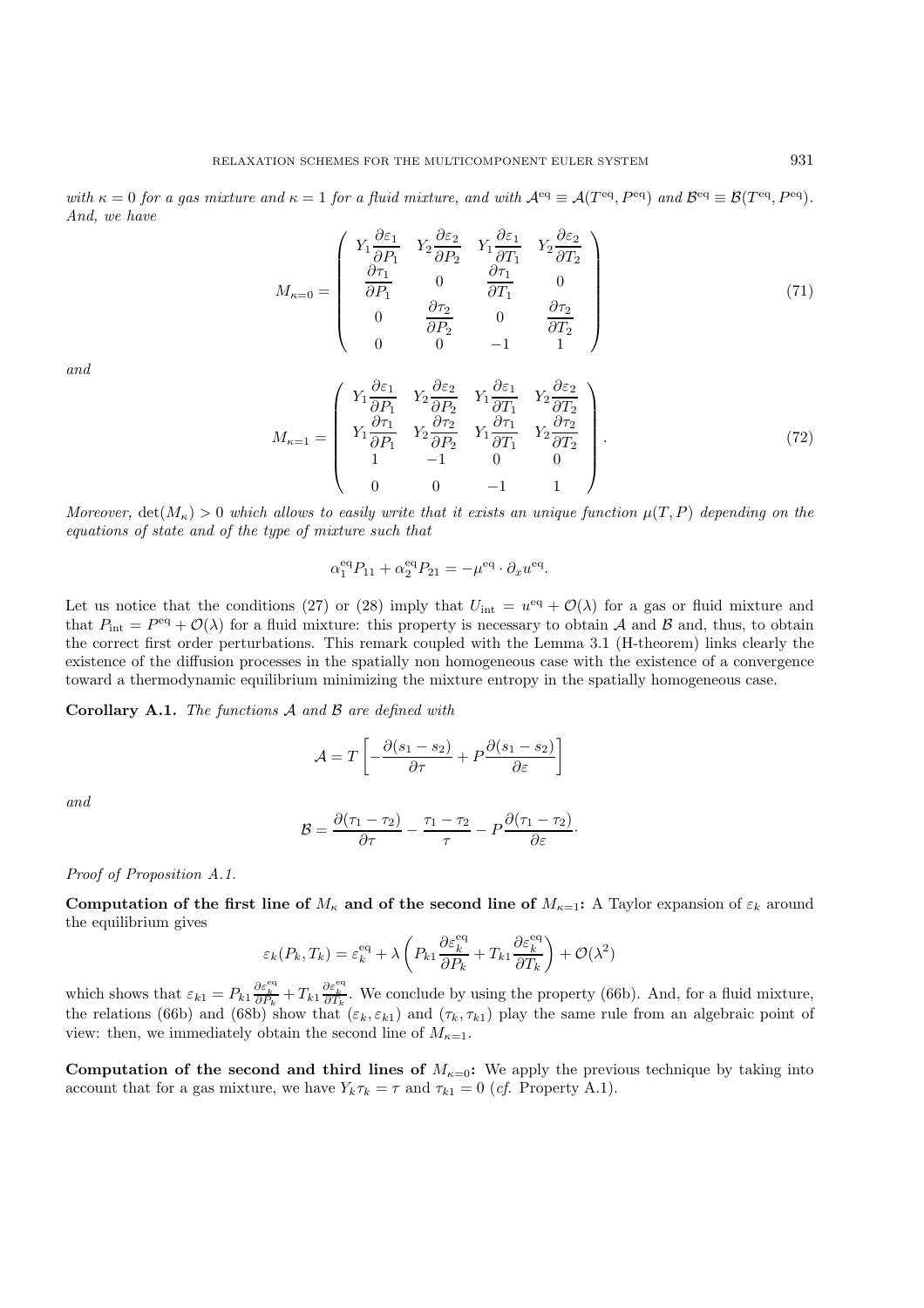**Computation of the fourth line of**  $M_{\kappa}$  **and computation of A: Since**  $s_1$  **is the thermodynamic entropy** of the species 1, we easily have that

$$
-T^{\text{eq}}Y_1\rho(\partial_t s_1^{\text{eq}} + u^{\text{eq}}\partial_x s_1^{\text{eq}}) \equiv -T^{\text{eq}}Y_1\rho D_t s_1^{\text{eq}} = (T_{21} - T_{11}) + \mathcal{O}(\lambda)
$$
\n(73)

under the conditions (27) or (28) and by using the closure law (24b) for a fluid mixture. By using the point  $i$ of Theorem 2.1, we can write that  $s_k^{\text{eq}} = s_k(\tau, \varepsilon^{\text{eq}})$ . Then,  $D_t s_1^{\text{eq}} = \frac{\partial s_1^{\text{eq}}}{\partial \varepsilon} D_t \varepsilon^{\text{eq}} + \frac{\partial s_1^{\text{eq}}}{\partial \tau} D_t \tau$ . And since  $D_t \varepsilon^{\text{eq}} =$  $-\tau P^{\text{eq}} \partial_x u^{\text{eq}} + \mathcal{O}(\lambda)$  and  $D_t \tau = \tau \partial_x u^{\text{eq}} + \mathcal{O}(\lambda)$ , we obtain that  $T_{21} - T_{11} = TY_1 \left( P \frac{\partial s_1^{\text{eq}}}{\partial \tau} - \frac{\partial s_1^{\text{eq}}}{\partial \tau} \right) \partial_x u^{\text{eq}}$  which allows to easily obtain the function A by symmetry with the entropy  $s_2^{eq}$ .

**Computation of the third line of**  $M_{\kappa=1}$  **and computation of B:** The equation (25a) and the expansion (65) allow to write that

$$
D_t \tau_1^{\text{eq}} = \tau^{\text{eq}} \partial_x u^{\text{eq}} + \tau_1^{\text{eq}} (P_{11} - P_{21}) + \mathcal{O}(\lambda)
$$

as soon as the interfacial velocity  $U_{\text{int}}$  verifies (28). Then, we continue the proof by noting that  $D_t \tau = \tau \partial_x u^{\text{eq}} +$  $\mathcal{O}(\lambda)$  and by applying the previous technique used to evaluate A.

**Computation of**  $det(M_{\kappa})$ : Algebraic calculus show that

$$
\det(M_{\kappa=0}) = -Y_1 \frac{\partial \tau_2}{\partial P_2} (T, P_2) \left( \frac{\partial \varepsilon_1}{\partial P_1} \frac{\partial \tau_1}{\partial T_1} - \frac{\partial \varepsilon_1}{\partial T_1} \frac{\partial \tau_1}{\partial P_1} \right) - Y_2 \frac{\partial \tau_1}{\partial P_1} (T, P_1) \left( \frac{\partial \varepsilon_2}{\partial P_2} \frac{\partial \tau_2}{\partial T_2} - \frac{\partial \varepsilon_2}{\partial T_2} \frac{\partial \tau_2}{\partial P_2} \right)
$$

and that

$$
\det(M_{\kappa=1}) = \frac{\partial \varepsilon}{\partial P} \frac{\partial \tau}{\partial T} - \frac{\partial \varepsilon}{\partial T} \frac{\partial \tau}{\partial P}.
$$

For a gas mixture, the Lemma B.1 in Appendix B allows to conclude. For a fluid mixture, the Proposition 2.1 allows to apply the point ii of the Lemma B.1 to the equations of state  $\tau(T,P)$  and  $\varepsilon(T,P)$  of the mixture.  $\Box$ 

#### *A.1.3. Energy equation*

We easily obtain that

$$
\partial_t(\rho E) + \partial_x[(\rho E + P^{\text{eq}})u^{\text{eq}}] = \partial_x(\lambda \mu^{\text{eq}} u^{\text{eq}} \partial_x u^{\text{eq}}) - \partial_x[\lambda u^{\text{eq}}(\alpha_{11} P_1^{\text{eq}} + \alpha_{21} P_2^{\text{eq}})] \n- \partial_x[\lambda(\alpha_1^{\text{eq}} P_1^{\text{eq}} u_{11} + \alpha_2^{\text{eq}} P_2^{\text{eq}} u_{21})] - \partial_x[\lambda \rho(Y_1 \varepsilon_1^{\text{eq}} u_{11} + Y_2 \varepsilon_2^{\text{eq}} u_{21})] \n- \partial_x[\lambda \rho(Y_1 \varepsilon_{11} + Y_2 \varepsilon_{21}) u^{\text{eq}}] - \partial_x\left[\lambda \rho(Y_1 u_{11} + Y_2 u_{21}) \frac{(u^{\text{eq}})^2}{2}\right] + \mathcal{O}(\lambda^2).
$$

We conclude the proof by using the Property A.1 and by noting that  $J_k = -\rho Y_k u_{k1}$  (*cf.* Lem. A.1) and that  $h_k \equiv \varepsilon_k + P_k/\rho_k.$ 

## **A.2. Proof of proposition 4.1**

It remains to prove that under the Hypothesis 2.1, the flux  $J_k = -\rho Y_k u_{k1}$  can be written with (54) and (55) for a gas mixture and with (56) and (57) for a fluid mixture.

We prove the result for a gas mixture. We have

$$
\begin{cases} Y_1 \tau_1(T^{\text{eq}}, P_1^{\text{eq}}) - (1 - Y_1) \tau_2(T^{\text{eq}}, P_2^{\text{eq}}) = 0, \\ P_1^{\text{eq}} + P_2^{\text{eq}} = P^{\text{eq}}. \end{cases} \tag{74}
$$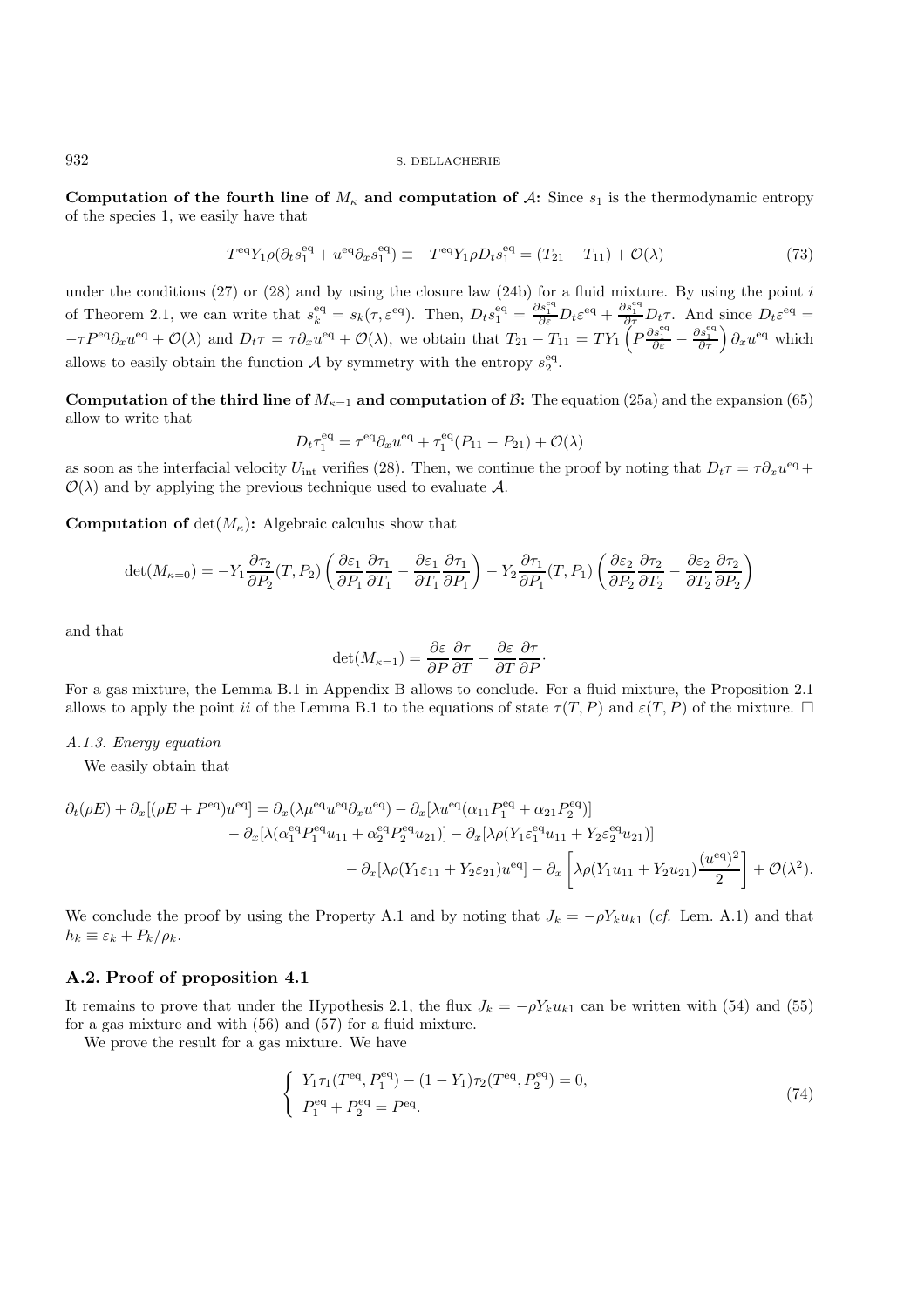Then,  $P_k^{\text{eq}}$  is a function of  $Y_1$ ,  $P_{\text{eq}}$  and  $T_{\text{eq}}$  (this is also a consequence of the point i of Th. 2.1). And since  $J_1 = \rho Y_1 Y_2 (Y_2 \partial_x P_1^{\text{eq}} - Y_1 \partial_x P_2^{\text{eq}})$ , we can write that

$$
J_1 = \chi_1 \partial_x Y_1 + \beta_1 \partial_x P^{\text{eq}} + \gamma_1 \partial_x T^{\text{eq}}
$$

where

$$
\left\{ \begin{array}{l} \chi_1 = \rho Y_1 Y_2 (Y_2 \partial_{Y_1} P_1^{\rm eq} - Y_1 \partial_{Y_1} P_2^{\rm eq}), \\ \beta_1 = \rho Y_1 Y_2 (Y_2 \partial_{P^{\rm eq}} P_1^{\rm eq} - Y_1 \partial_{P^{\rm eq}} P_2^{\rm eq}), \\ \gamma_1 = \rho Y_1 Y_2 (Y_2 \partial_{T^{\rm eq}} P_1^{\rm eq} - Y_1 \partial_{T^{\rm eq}} P_2^{\rm eq}) \end{array} \right.
$$

with now  $P_k^{\text{eq}} = P_k^{\text{eq}}(Y_1, P^{\text{eq}}, T^{\text{eq}})$ . Moreover, the system (74) shows that

$$
\begin{cases}\n\tau_1 + \tau_2 + Y_1 \frac{\partial \tau_1}{\partial P_1^{\text{eq}}} \cdot \frac{\partial P_1^{\text{eq}}}{\partial Y_1} - Y_2 \frac{\partial \tau_2}{\partial P_2^{\text{eq}}} \cdot \frac{\partial P_2^{\text{eq}}}{\partial Y_1} = 0, \\
Y_1 \frac{\tau_1}{\partial P_1^{\text{eq}}} \cdot \frac{\partial P_1^{\text{eq}}}{\partial P^{\text{eq}}} - Y_2 \frac{\partial \tau_2}{\partial P_2^{\text{eq}}} \cdot \frac{\partial P_2^{\text{eq}}}{\partial P^{\text{eq}}} = 0, \\
Y_1 \left(\frac{\partial \tau_1}{\partial P_1^{\text{eq}}} \cdot \frac{\partial P_1^{\text{eq}}}{\partial T^{\text{eq}}} + \frac{\partial \tau_1}{\partial T^{\text{eq}}} \right) - Y_2 \left(\frac{\partial \tau_2}{\partial P_2^{\text{eq}}} \cdot \frac{\partial P_2^{\text{eq}}}{\partial T^{\text{eq}}} + \frac{\partial \tau_2}{\partial T^{\text{eq}}} \right) = 0, \\
\frac{\partial P_1^{\text{eq}}}{\partial Y_1} + \frac{\partial P_2^{\text{eq}}}{\partial Y_1} = 0, \\
\frac{\partial P_1^{\text{eq}}}{\partial P^{\text{eq}}} + \frac{\partial P_2^{\text{eq}}}{\partial P^{\text{eq}}} = 1, \\
\frac{\partial P_1^{\text{eq}}}{\partial P^{\text{eq}}} + \frac{\partial P_2^{\text{eq}}}{\partial P^{\text{eq}}} = 1, \\
\frac{\partial P_1^{\text{eq}}}{\partial T^{\text{eq}}} + \frac{\partial P_2^{\text{eq}}}{\partial T^{\text{eq}}} = 0.\n\end{cases} \tag{75}
$$

We can easily invert this linear system which gives the partial derivatives of  $P_k^{\text{eq}}(Y_1, P^{\text{eq}}, T^{\text{eq}})$  with respect to  $Y_1$ ,  $P^{\text{eq}}$  and  $T^{\text{eq}}$ . And, some basic calculus give (55).

The proof for a fluid mixture is similar by noting that the equality  $Y_1\tau_1(T^{\text{eq}}, P^{\text{eq}})+(1-Y_1)\tau_2(T^{\text{eq}}, P^{\text{eq}})=\rho^{-1}$ implies that  $P<sup>eq</sup> = P<sup>eq</sup>(Y<sub>1</sub>, \rho, T<sup>eq</sup>).$ 

## **A.3. A remark**

It is important to underline that, in the case of a fluid mixture, the non conservative terms  $P_{\text{int}}\partial_x\alpha_k$  and  $P_{\text{int}}U_{\text{int}}\partial_x\alpha_k$  in (20) are necessary to obtain the zero order expansions (69) and (73). This implies that these modelling terms – which are supposed to model interfacial phenomena – are *necessary* to compute the first order Chapman–Enskog expansion and, then, to obtain the transport coefficients.

Let us notice that the closure law (24b) for a fluid mixture is also *necessary* to obtain the expansion (73).

#### Appendix B.

We prove the following lemma:

**Lemma B.1.** *Under the Hypothesis 2.1:*

*i)* The equation of state  $\tau_k(T_k, P_k)$  *verifies* 

$$
\frac{\partial \tau_k}{\partial P_k}(T_k, P_k) < 0.
$$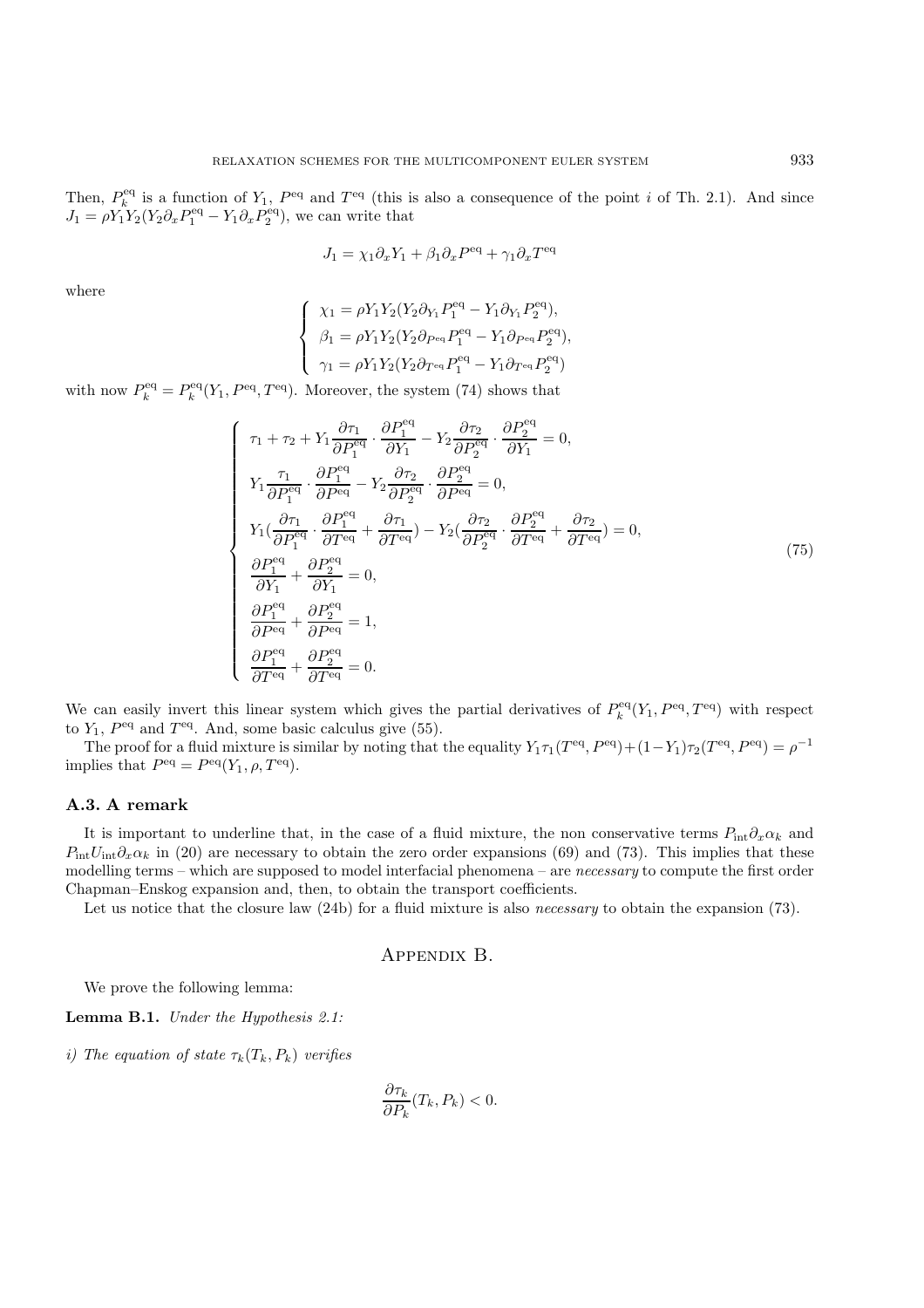*ii)* The equations of state  $\tau_k(T_k, P_k)$  and  $\varepsilon_k(T_k, P_k)$  *verify* 

$$
\frac{\partial \varepsilon_k}{\partial P_k} \frac{\partial \tau_k}{\partial T_k} - \frac{\partial \varepsilon_k}{\partial T_k} \frac{\partial \tau_k}{\partial P_k} > 0.
$$

*Proof of Lemma B.1.*

*Point i)* The second thermodynamic principle (9) shows that

$$
\begin{cases}\n\frac{\partial T_k}{\partial \tau_k}(\tau_k, s_k) = -\frac{\partial^2 \varepsilon_k}{\partial \tau_k \partial s_k}(\tau_k, s_k), \\
\frac{\partial T_k}{\partial s_k}(\tau_k, s_k) = -\frac{\partial^2 \varepsilon_k}{\partial s_k^2}(\tau_k, s_k)\n\end{cases} \tag{76}
$$

and that

$$
\frac{\partial P_k}{\partial \tau_k}(\tau_k, T_k) = -\frac{\partial^2 \varepsilon_k}{\partial \tau_k^2}(\tau_k, s_k) - \frac{\partial^2 \varepsilon_k}{\partial \tau_k \partial s_k}(\tau_k, s_k) \frac{\partial s_k}{\partial \tau_k}(\tau_k, T_k)
$$
\n(77)

by considering the function  $P_k[\tau_k, s_k(\tau_k, T_k)]$ . Let us now consider the function  $T_k[\tau_k, s_k(\tau_k, T_k)]$ . We have

$$
\frac{\partial T_k}{\partial \tau_k}(\tau_k, s_k) + \frac{\partial T_k}{\partial s_k}(\tau_k, s_k) \frac{\partial s_k}{\partial \tau_k}(\tau_k, T_k) = 0
$$

which implies that

$$
\frac{\partial s_k}{\partial \tau_k}(\tau_k,T_k) = -\frac{\partial^2 \varepsilon_k}{\partial \tau_k \partial s_k}(\tau_k,s_k) \left[ \frac{\partial^2 \varepsilon_k}{\partial s_k^2}(\tau_k,s_k) \right]^{-1}
$$

by using (76). Then

$$
\frac{\partial P_k}{\partial \tau_k}(\tau_k, T_k) = -\left[\frac{\partial^2 \varepsilon_k}{\partial \tau_k^2}(\tau_k, s_k) \frac{\partial^2 \varepsilon_k}{\partial s_k^2}(\tau_k, s_k) - \left(\frac{\partial^2 \varepsilon_k}{\partial \tau_k \partial s_k}(\tau_k, s_k)\right)^2\right] \left[\frac{\partial^2 \varepsilon_k}{\partial s_k^2}(\tau_k, s_k)\right]^{-1}
$$
(78)

because of (77). Moreover, the strict convexity of  $s_k(\tau_k, \varepsilon_k)$  implies that  $(cf.$  [14])

$$
\frac{\partial^2 \varepsilon_k}{\partial s_k^2}(\tau_k, s_k) > 0
$$

and that

$$
\frac{\partial^2 \varepsilon_k}{\partial \tau_k^2}(\tau_k, s_k) \frac{\partial^2 \varepsilon_k}{\partial s_k^2}(\tau_k, s_k) - \left(\frac{\partial^2 \varepsilon_k}{\partial \tau_k \partial s_k}(\tau_k, s_k)\right)^2 > 0.
$$

Then, these two last inequalities with the equality (78) allow to conclude.

*Point ii)* Since the Hessian matrice of  $s_k(\tau_k, \varepsilon_k)$  is strictly positive, the differential relation (9) allows to write that the matrice ∂ε<sup>k</sup>

$$
\begin{pmatrix}\n\frac{\partial \varepsilon_k}{\partial 1/T_k} & \frac{\partial \varepsilon_k}{\partial P_k/T_k} \\
\frac{\partial \tau_k}{\partial 1/T_k} & \frac{\partial \tau_k}{\partial P_k/T_k}\n\end{pmatrix}
$$

is strictly negative. Then, it is easy to conclude by calculating the determinant.  $\square$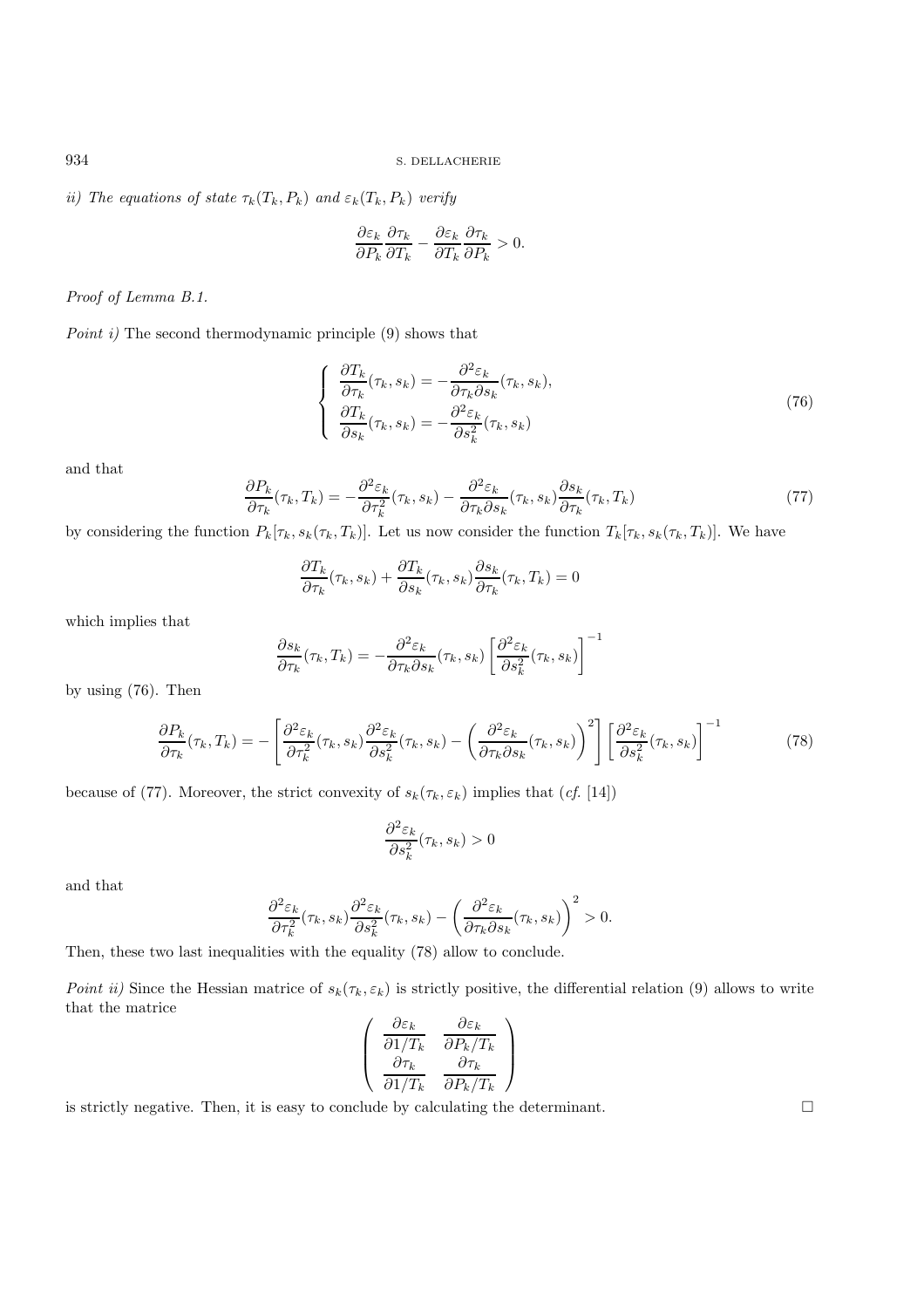## Appendix C. Proof of Lemma 4.1

We prove this lemma for a gas mixture, the proof for a fluid mixture being the same. For a fluid mixture whose each species is an ideal gas, it is easy to obtain that

$$
-T\mathrm{d} s_k = \frac{\mathcal{E}_k(T)'}{Y_1\mathcal{E}_1(T)' + Y_2\mathcal{E}_2(T)'}\mathrm{d}\varepsilon + \frac{T}{m_k\tau}\mathrm{d}\tau
$$

by using  $(9)$  and the closure relations  $(3)$ – $(10)$ . Then, we obtain that

$$
\mathcal{A} = \frac{\rho Y_1 Y_2 T}{m_1 m_2} \cdot \frac{m_2 \mathcal{E}_2(T)' - m_1 \mathcal{E}_1(T)'}{Y_1 \mathcal{E}_1(T)' + Y_2 \mathcal{E}_2(T)'}
$$

and it is easy to conclude by solving (70) with  $\kappa = 0$ . Then, we can evaluate  $P_{11} + P_{21}$  which gives the viscosity  $\mu$ .

## **REFERENCES**

- [1] Arun In, Numerical evaluation of an energy relaxation method for inviscid real fluids. SIAM J. Sci. Comput. **21** (1999) 340–365.
- [2] R. Abgrall and R. Saurel, A multiphase Godunov method for compressible multifluid and multiphase flows. J. Comput. Phys. **150** (1999) 425–467.
- [3] G. Allaire, S. Clerc and S. Kokh, A five-equation model for the simulation of interfaces between compressible fluids. J. Comput. Phys. **181** (2002) 577–616.
- [4] P. Andries, Étude d'équations modèles pour la simulation découlements raréfiés. Ph.D. thesis, Pierre and Marie Curie University, Paris VI, France (2000).
- [5] R.B. Bird, W.E. Stewart and E.N. Lightfoot, Transport Phenomena, §18.4. John Wiley edition (1960).
- [6] G. Chanteperdrix, P. Villedieu and J.P. Vila, Un modèle bifluide compressible pour la simulation numérique d'écoulements  $diphasiques \n\hat{a} \nphases \n\hat{separées}$ . Preprint, ONERA report (2002).
- [7] F. Coquel and B. Perthame, Relaxation of energy and approximate Riemann solvers for general pressure laws in fluid dynamics. SIAM J. Numer. Anal. **35** (1998) 2223–2249.
- [8] S. Chapman and T.G. Cowling, The Mathematical theory of non uniform gases: an account of the kinetic theory of viscosity, thermal conduction and diffusion in gases. Cambridge University Press (1970, reedited in 1990).
- [9] J.P. Croisille, Contribution à l'étude théorique et à l'approximation par éléments finis du système hyperbolique de la dynamique des gaz multidimensionnelle et multiespèces. Ph.D. thesis, Pierre and Marie Curie University, Paris VI, France (1990). Cf. also the technical note ONERA No. 1991–3.
- [10] S. Dellacherie, Sur le caractère entropique des schémas de relaxation appliqués à une équation d'état non classique. C. R. Acad. Sci. Paris Sér. I **332** (2001) 765-770.
- [11] S. Dellacherie, On the Wang Chang-Uhlenbeck equations. Discrete Contin. Dynam. Systems-Series B **3** (2003) 229–253.
- [12] S. Dellacherie and N. Rency, Relations de fermeture pour le système des équations d'Euler multi-espèces. Construction et étude des schémas de relaxation en multi-espèces et en multi-constituants. CEA report R-5999 (2001).
- [13] B. Després, Inégalité entropique pour un solveur conservatif du système de la dynamique des gaz en coordonnées de Lagrange. C. R. Acad. Sci. Paris Sér. I **324** (1997) 1301-1306.
- [14] E. Godlewski and P.A. Raviart, Numerical Approximation of Hyperbolic Systems of Conservation Laws. Springer-Verlag, Appl. Math. Sci. 118 (1996).
- [15] K.E. Grew and T.L. Ibbs, Thermal diffusion in gases. Cambridge University Press (1952).
- [16] F. Lagoutière, Modélisation mathématique et résolution numérique de problèmes de fluides compressibles à plusieurs constituants. Ph.D. thesis, Pierre and Marie Curie University, Paris VI, France (2000).
- [17] P. Montarnal and C.W. Shu, Real gas computation using an energy relaxation method and high-order WENO schemes. J. Comput. Phys. **148** (1999) 59–80.
- [18] W. Mulder, S. Osher and J.A. Sethian, Computing interface motion in compressible gas dynamics. J. Comput. Phys. **100** (1992) 209–228.